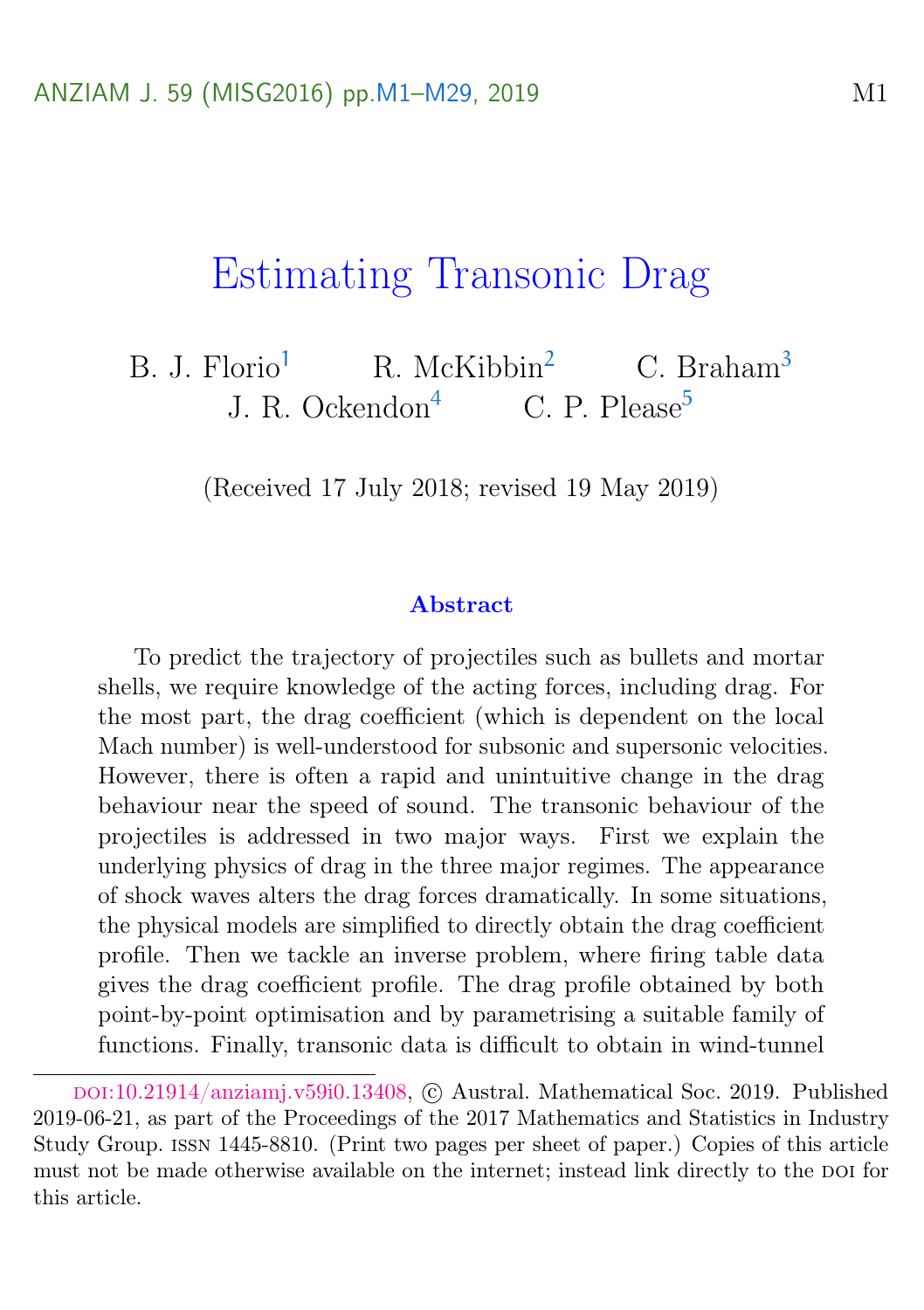experiments, so based on our understanding of the physics, alternative experiments are suggested. This research was undertaken as part of the 2017 Mathematics in Industry Study Group (Adelaide) with industry partner, the Defence Science and Technology group.

# **Contents**

|             | 1 Introduction                                                 | $\rm M2$        |  |  |  |  |
|-------------|----------------------------------------------------------------|-----------------|--|--|--|--|
|             | 2 The physics of steady aerodynamics                           |                 |  |  |  |  |
|             | 2.1                                                            | M6              |  |  |  |  |
|             | 2.2                                                            | M8              |  |  |  |  |
|             | 2.3                                                            | M9              |  |  |  |  |
|             | 3 Low angle approximations to the projectile path              | M11             |  |  |  |  |
|             | 4 Attraction to Mach 1                                         |                 |  |  |  |  |
| $5^{\circ}$ | Possible approximations to the drag coefficient                |                 |  |  |  |  |
|             | 5.1 Functional forms for $C_d$                                 | M <sub>20</sub> |  |  |  |  |
|             | Optimising with the three-parameter hyperbolic tangent.<br>5.2 | M22             |  |  |  |  |
|             |                                                                | M <sub>25</sub> |  |  |  |  |
|             |                                                                | M26             |  |  |  |  |
| 6           | Conclusion                                                     |                 |  |  |  |  |

# <span id="page-1-0"></span>1 Introduction

We are interested in determining the trajectory of a projectile when it is shot from a gun or artillery. The trajectory of such a projectile is affected by gravity and drag forces. There can also be transverse forces and torque but,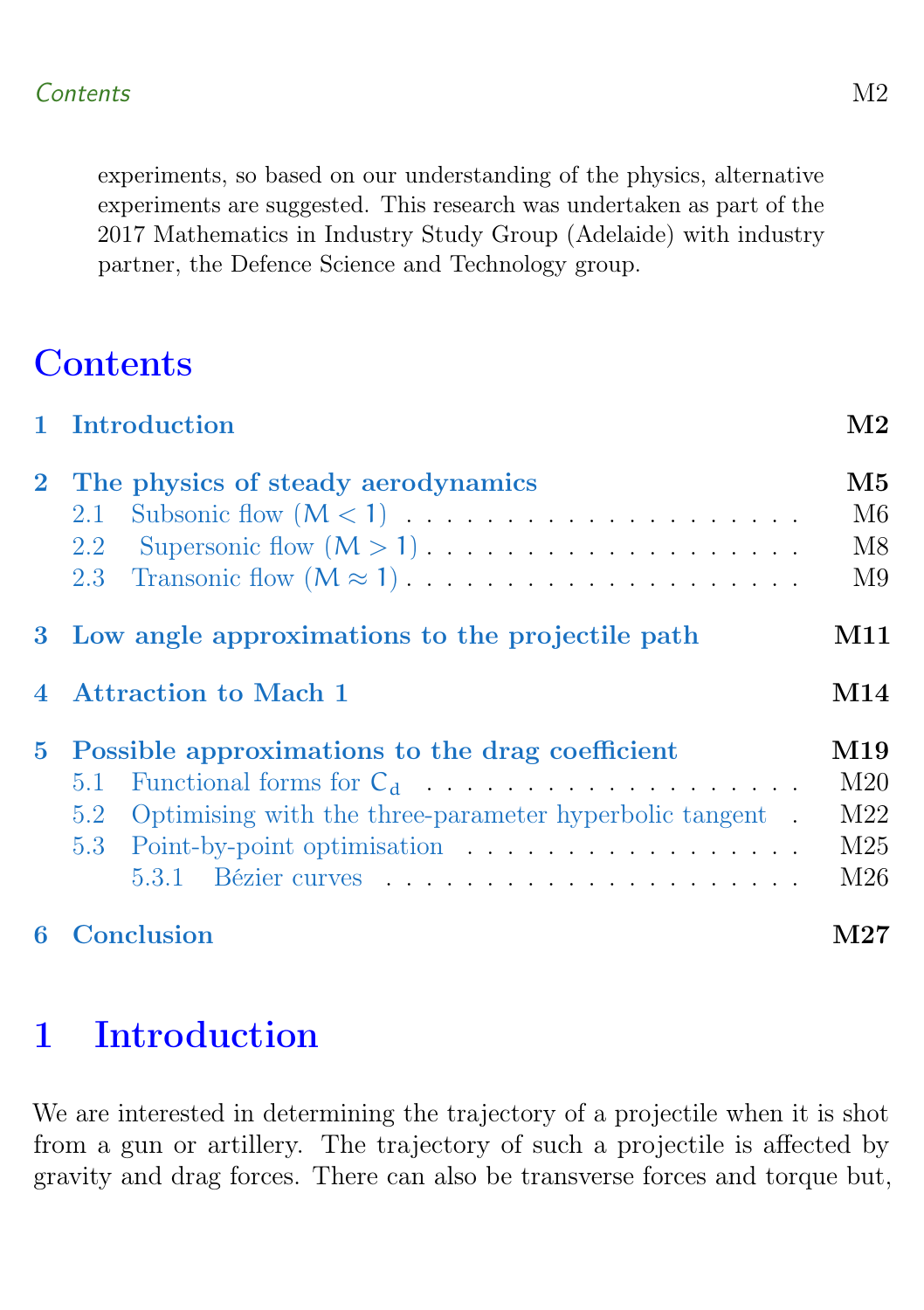#### 1 Introduction M3

for simplicity, we are interested in axisymmetric projectiles and therefore do not consider them. To state the mathematical model, we define  $\mathbf{u} = (\mathbf{u}, \mathbf{v}, \mathbf{w})$ to be the projectile velocity vector,  $\mathbf{x} = (\mathbf{x}, \mathbf{y}, \mathbf{z})$  to be the projectile position vector where  $z$  is in the vertical direction,  $m$  to be mass of the projectile,  $t$  to be the time,  $F_q$  to be the gravitational force, and  $F_d$  to be the drag force. The governing equations are therefore

$$
m\frac{du}{dt} = F_g + F_d, \quad \frac{dx}{dt} = u.
$$
 (1)

The gravitational force is straightforward and the focus of this project is to determine the drag force. In particular, data exists in several forms that documents the flight of the projectile in different scenarios, including different initial velocities and initial angles to the vertical. The main aim of this project is to determine the drag force from this data and hence enable predictions to be accurately made in other circumstances.

The drag force exerted on a projectile is determined by the flow of air around it. For simplicity we assume that the air is stationary and that the projectile moves parallel to its axis of symmetry. Hence the drag is a function of the velocity of the projectile. The drag force acts in the direction opposite to the velocity. Hence  $F_d$  must be of the form

$$
\mathbf{F}_{\mathrm{d}} = -\mathbf{K} \frac{\mathbf{u}}{|\mathbf{u}|},\tag{2}
$$

where K is a scalar quantity that depends on physical parameters, and typically also depend on  $|u|$ . This is consistent with the well-known drag equation,

$$
\mathbf{F}_{\mathbf{d}} = -\frac{1}{2} A \rho_{\mathbf{a}} C_{\mathbf{d}} \mathbf{u} | \mathbf{u} |,
$$
 (3)

where A is the cross-sectional area of the projectile viewed from the the front and  $\rho_a$  is the density of the air. The drag coefficient,  $C_d$ , may be dependent on the velocity via the dimensionless Reynold's number,

$$
\operatorname{Re} = \frac{\operatorname{L}|\mathbf{u}|}{\nu},\tag{4}
$$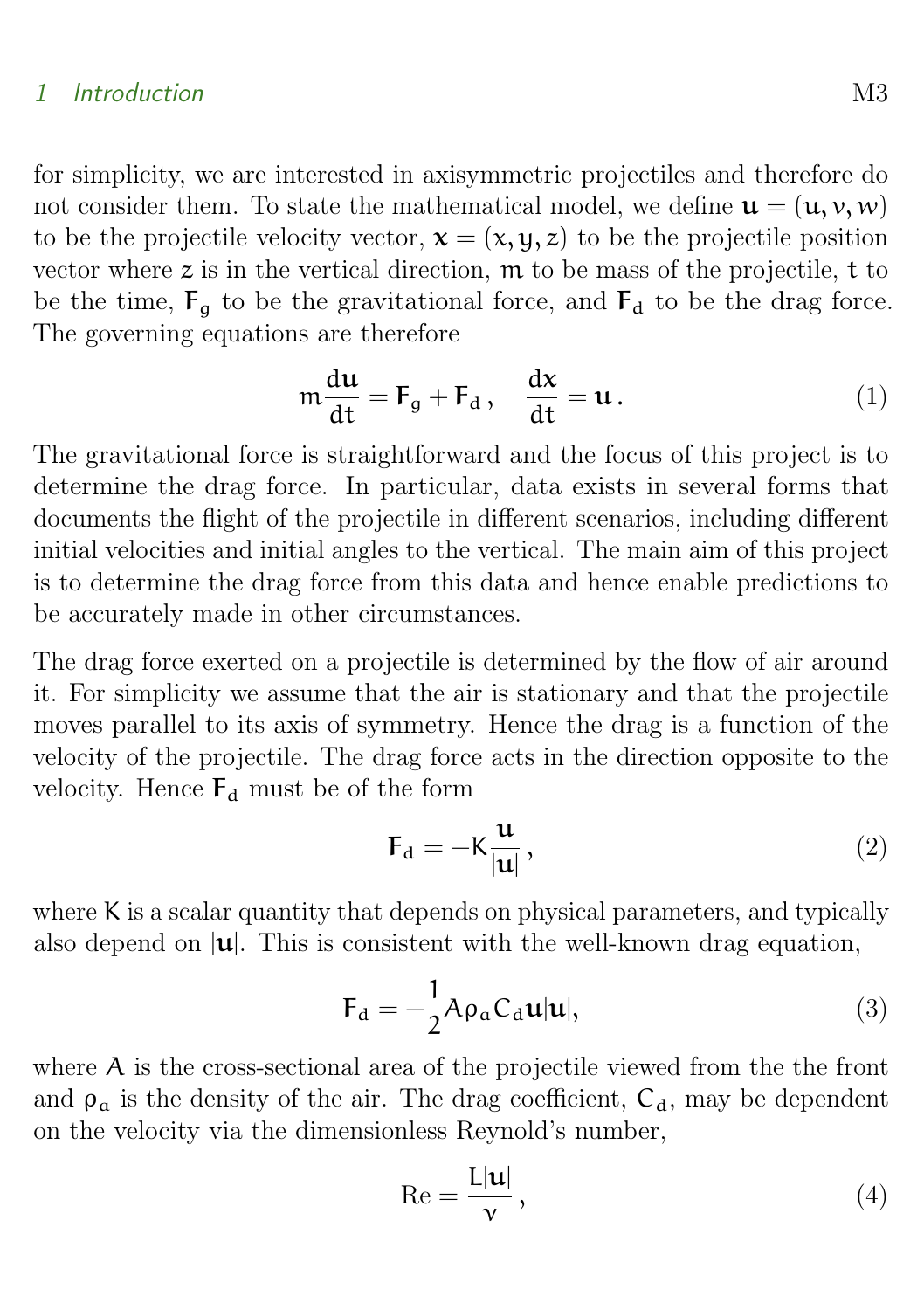### <span id="page-3-0"></span>1 Introduction M4

where L is the length of the projectile and  $\nu$  is the kinematic viscosity of the air. At subsonic speeds and low Reynolds numbers, the air flow remains laminar until separation and  $C_d$  is inversely proportional to Re, so the drag force is proportional to  $|u|$  [\[3\]](#page-27-1). At subsonic speeds and high Reynolds numbers, turbulent flow is seen within boundary layers and the wake. The drag coefficient becomes approximately independent of Re, and the drag force is then proportional to  $|\mathbf{u}|^2$ . For transonic and supersonic velocities, the behaviour of  $C_d$  changes yet again, which we explore in this paper. The projectiles of interest travel with a high Reynolds number regime, so we start by noting that the subsonic drag coefficient is approximately constant.

It is the function  $C_d$  which is the main focus of this report; particularly, how it changes with with the local speed of sound. As the projectile travels, the density of the air may change, particularly in the vertical direction, as these projectiles may reach altitudes of several kilometres, and so the local speed of sound may change.

We now explain the fluid motion around the projectile. The equations of interest are

$$
m\frac{d(u, v, w)}{dt} = m(0, 0, -g) - \frac{1}{2}A\rho_a C_d \sqrt{u^2 + v^2 + w^2}(u, v, w), \quad (5)
$$

$$
\frac{d(x,y,z)}{dt} = (u,v,w).
$$
 (6)

Without loss of generality, the problem is simplified to motion in a single vertical plane and hence we consider just the motion in the  $(x, z)$ -plane and neglect the y behaviour.

The drag function  $C_d$  depends on the detailed geometry of the projectile, as well as how fast the projectile is travelling through the air. Crucially, the high speed of the projectiles is such that compressible effects in the air are important. Taking the air locally to the projectile to have a speed of sound c, which depends on z because both pressure and density of the air change with height,  $C_d$  is determined by the local Mach number, defined as

$$
M = |\mathbf{u}|/c(z). \tag{7}
$$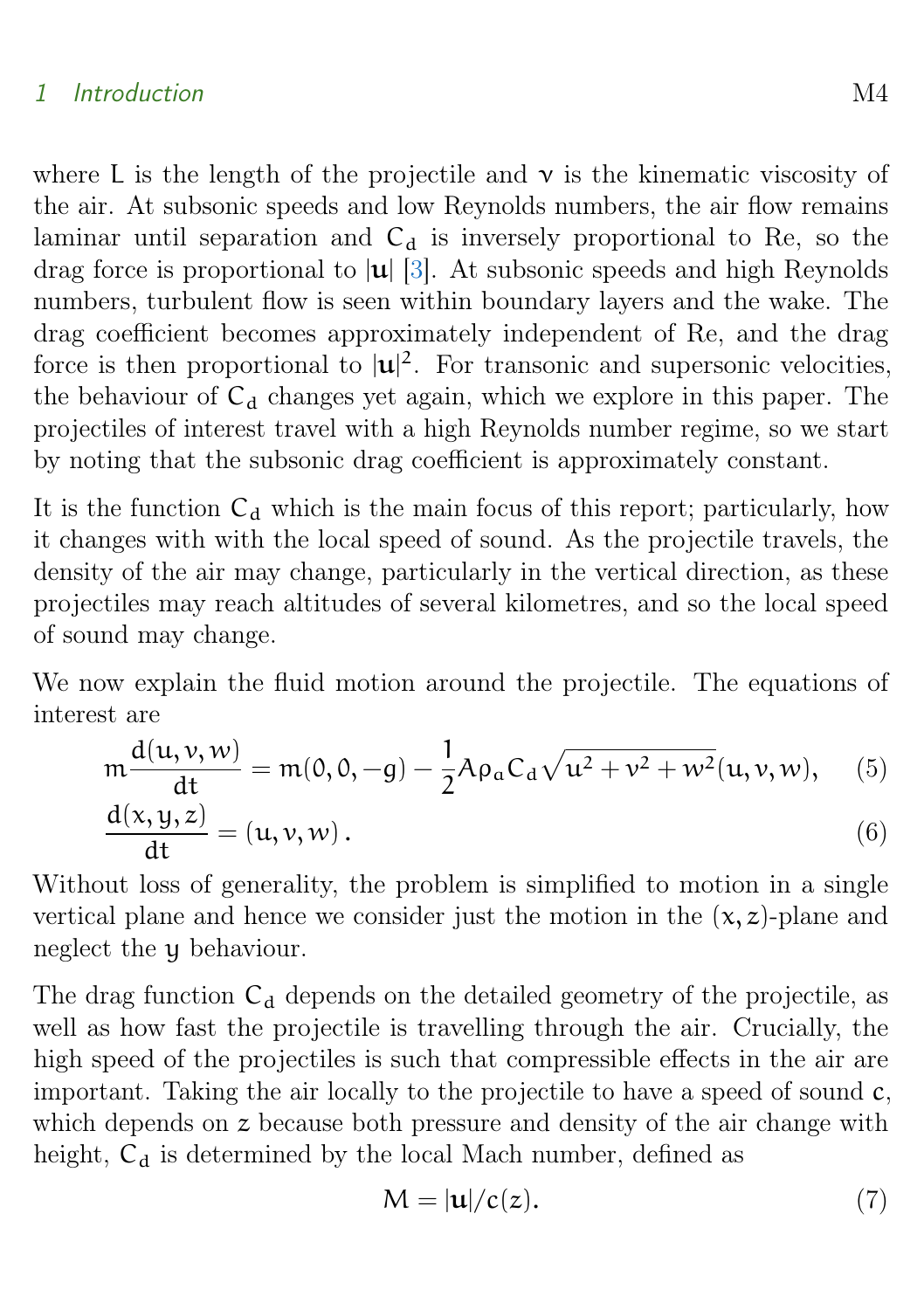### <span id="page-4-5"></span>2 The physics of steady aerodynamics and metal metal metal metal  $M5$

<span id="page-4-1"></span>Figure 1: An experimentally derived  $C_d$  profile as a function of the Mach number, M, for the .50 calibre ball M33 projectile [\[7\]](#page-27-2).



<span id="page-4-2"></span>For any projectile it is possible to determine  $C_d(M)$  from three main sources:

- 1. wind tunnel measurements in various conditions,
- <span id="page-4-4"></span><span id="page-4-3"></span>2. calculation of the fluid dynamic behaviour around the projectile and
- 3. using projectile path data to infer the drag coefficient.

[Figure 1](#page-4-1) shows a typical  $C_d(M)$  profile (from experimental data [\[7\]](#page-27-2)) which shows that  $C_d$  is constant for subsonic speeds, has a sharp transonic rise, and then decreasing for modest supersonic speeds ( $C_d \propto 1/M$ ). McCoy (2012) published a collection of drag profiles for many different projectiles [\[6\]](#page-27-3). Because [source 1](#page-4-2) is not available for many projectiles of interest, we consider some ideas that come from [source 2](#page-4-3) but direct most of our attention to [source 3.](#page-4-4) The main aim of this work is to use data about the projectile path in order to extract the function  $C_d(M)$ . To assist this, we assume that the properties of the air were well-known (pressure, density and hence speed of sound, as functions of height).

## <span id="page-4-0"></span>2 The physics of steady aerodynamics

There is extensive literature on using the flow of air around objects to calculate the resulting forces [\[2,](#page-27-4) e.g.]. For the projectiles here we are interested in the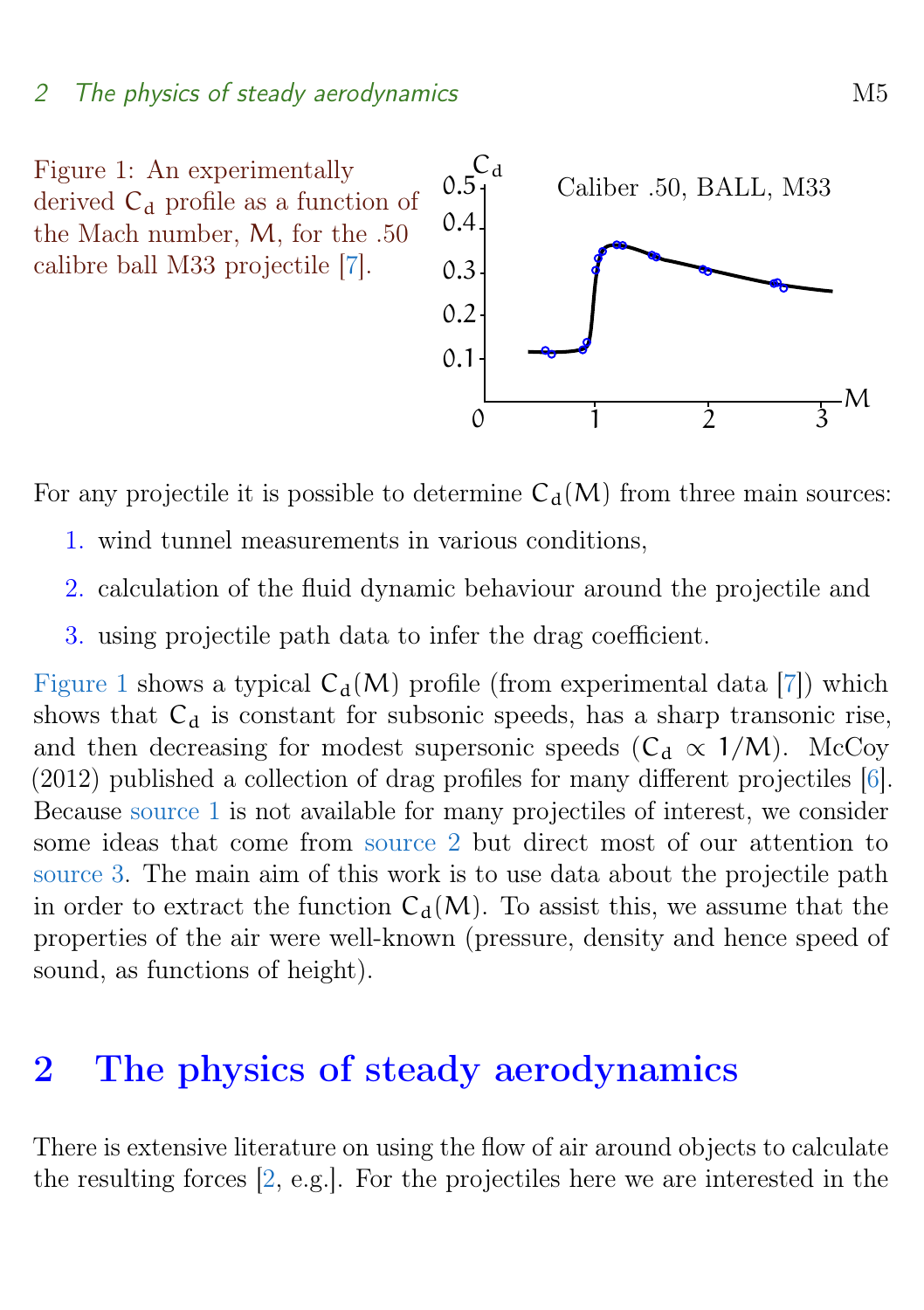<span id="page-5-1"></span>steady flow of air over axisymmetric objects and concentrate on determining the drag that is induced. The main mathematical tools exploited in order to understand the behaviour are those related to slender projectiles. In all cases of interest the Reynolds number is very large and hence, away from boundary layers, we consider a compressible inviscid fluid, although there are some issues related to separation that are sensitive to viscous behaviour. The flow is taken to be quasi-static where the air properties around the projectile are assumed to be uniform but may vary slowly with time. The convention is to consider a coordinate system moving at the steady speed of the projectile and hence, in addition to the geometry of the projectile the main parameter of interest is the Mach number of the oncoming undisturbed flow. The general behaviour of the flow is then crucially dependent on whether the Mach number, M, is less than unity (subsonic), greater than unity (supersonic) or close to unity (transonic). There is a body of literature for the background theory [\[5,](#page-27-5) [8,](#page-27-6) [4\]](#page-27-7) and computational fluid dynamics [\[1\]](#page-27-8).

For the remainder of the chapter, we examine each of the different regimes of the flow behaviour and only consider the case of a slender projectile so the flow equations are simplified.

## <span id="page-5-0"></span>2.1 Subsonic flow  $(M < 1)$

The velocity of air is described by the wave equation,

$$
\nabla^2 \Phi = \frac{1}{c^2} \frac{\partial^2 \Phi}{\partial t^2},\tag{8}
$$

where  $\mathbf{u} = \nabla \phi$ . This arises from the linearisation of the governing Euler. continuity and energy equations of an ideal gas [\[8\]](#page-27-6). For a moving coordinate system travelling at the projectile speed, U, the resulting modified wave PDE  $[8, 9]$  $[8, 9]$  $[8, 9]$  is

$$
\nabla^2 \Phi = \frac{1}{c^2} \left( \frac{\partial}{\partial t} + U \frac{\partial}{\partial x} \right)^2 \Phi.
$$
 (9)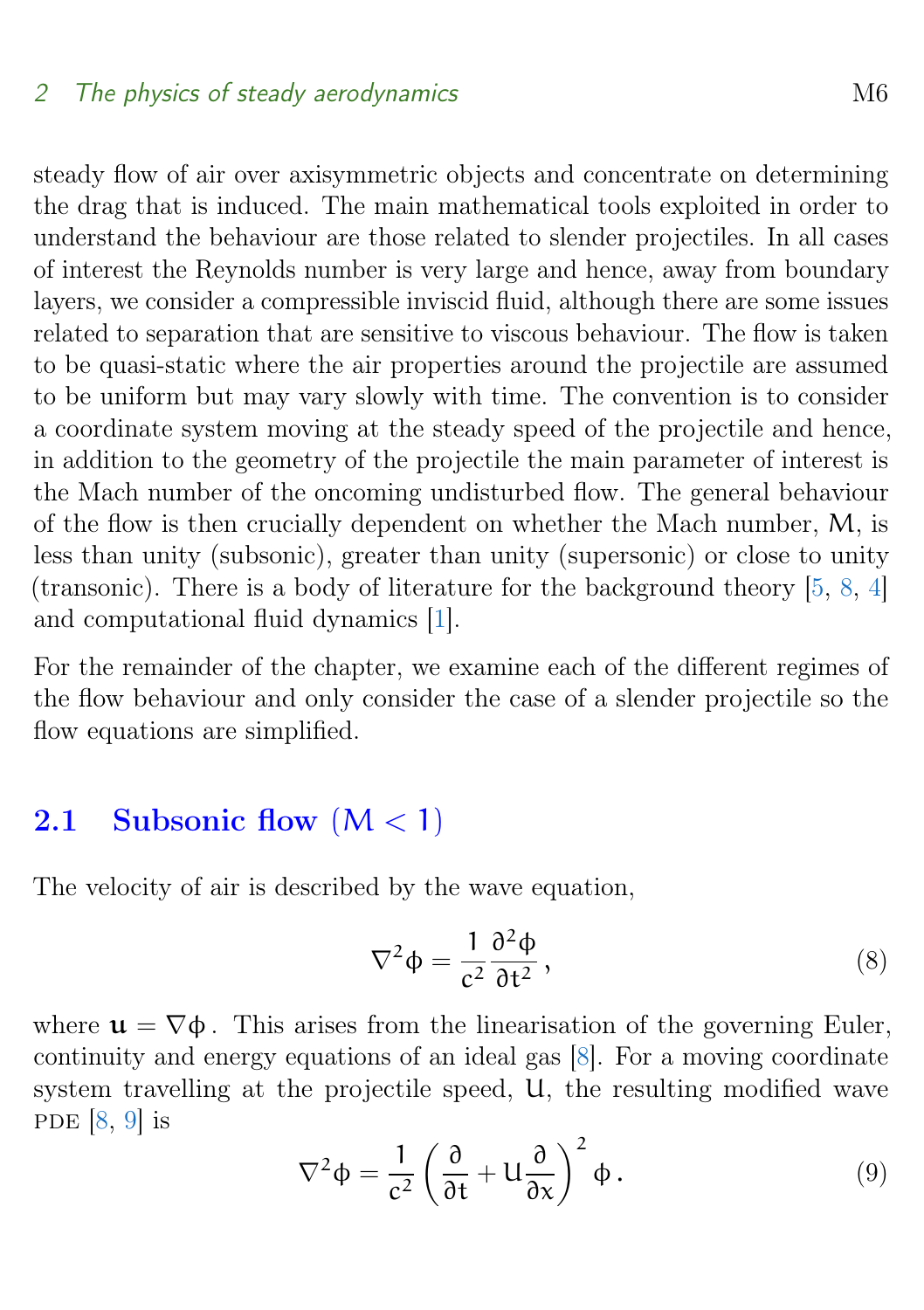## 2 The physics of steady aerodynamics M7

<span id="page-6-1"></span>Figure 2: Approximate flow field (dotted region is the wake) and the distribution of the pressure coefficient for subsonic flow.



For steady flow over an axisymmetric particle, the governing PDE of interest is then

<span id="page-6-0"></span>
$$
(1 - M^2) \frac{\partial^2 \phi}{\partial x^2} + \frac{1}{r} \frac{\partial}{\partial r} \left( r \frac{\partial \phi}{\partial r} \right) = 0, \qquad (10)
$$

where  $M = U/c$ .

At subsonic speeds,  $M < 1$  so [\(10\)](#page-6-0) is elliptic. Therefore the flow is affected everywhere by the shape of the projectile. A simple rescaling of lengths then dictates the behaviour is governed by Laplace's equation. Central to the behaviour is the boundary layer which separates from the projectile at some point (if it does not, then the drag on the projectile may become zero—called D'Alembert's paradox). The base of the projectile has a sharp rim which ensures that separation occurs. In the separated region (the "wake") the pressure will be nearly constant and needs to be determined separately.

[Figure 2](#page-6-1) shows the basic flow and that the main contribution to the drag is a high pressure region near the nose of the projectile and a low pressure at the rear due to separation and the wake. An approximate formula for the drag is

$$
C_d \propto \int (p \times \text{surface slope}) \, dS \approx \text{constant}; \tag{11}
$$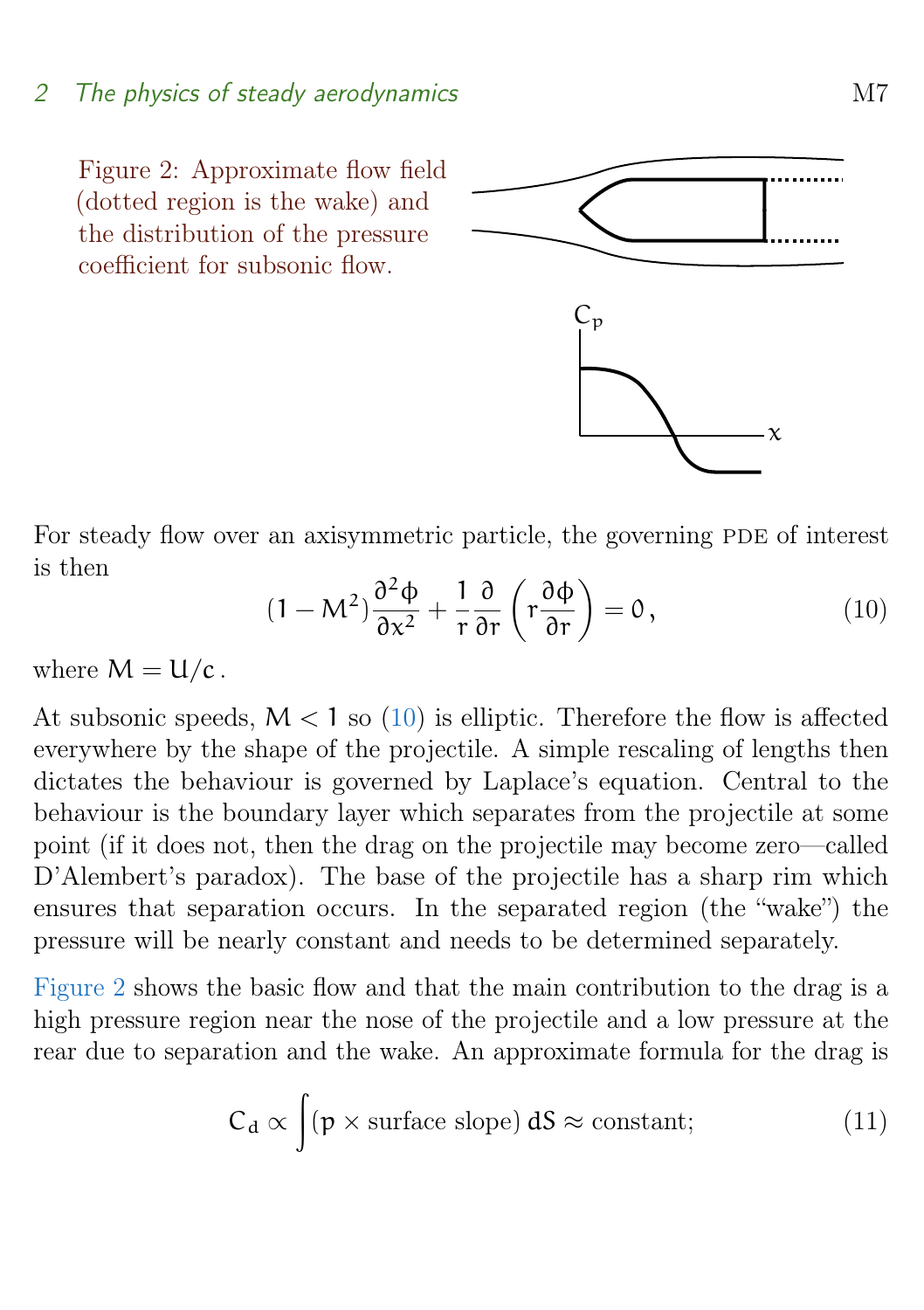## <span id="page-7-2"></span>2 The physics of steady aerodynamics M8

the pressure coefficient is

$$
C_p = \frac{p - p_{\infty}}{\rho_{\infty} U^2 / 2},
$$
\n(12)

where p is the pressure at the point,  $p_{\infty}$  is the pressure in the oncoming freestream,  $\rho_{\infty}$  is the freestream fluid density, and  $U_{\infty}$  is the freestream velocity of the fluid  $[9]$ . In practice it is found that  $C_d$  slowly varies with Mach number in this regime, as seen in many profiles [\[6\]](#page-27-3).

The assumptions used to derive the PDE [\(10\)](#page-6-0) no longer apply as  $M \to 1$ . In this limit, the coefficient of the x derivative becomes small and discarded nonlinear terms become important to maintain the energy balance. Thus, to explain transonic behaviour, where  $M \rightarrow 1$ , more care is needed, as we show in [Section 2.3.](#page-8-0)

## <span id="page-7-0"></span>2.2 Supersonic flow  $(M > 1)$

If the projectile is travelling fast enough, then the oncoming flow is supersonic and the velocity potential  $\phi$  satisfies the linear PDE

<span id="page-7-1"></span>
$$
B^{2} \frac{\partial^{2} \Phi}{\partial x^{2}} - \frac{1}{r} \frac{\partial}{\partial r} \left( r \frac{\partial \Phi}{\partial r} \right) = 0, \qquad (13)
$$

where  $B =$  $\sqrt{M^2-1}$ . This PDE differs from the subsonic linear PDE [\(10\)](#page-6-0) because the coefficient of the  $x$  derivative has changed sign. Thus, [\(13\)](#page-7-1) is hyperbolic and therefore there are characteristics along which information travels from the projectile outwards. The main properties of the flow are shown in [Figure 3](#page-8-1) indicating that a shock wave forms at both the front and rear of the projectile.

[Figure 3](#page-8-1) also shows the distribution of the pressure coefficient along the surface of the projectile and this is dominated by the large pressure peak at the front of the projectile just behind the shock wave. In 2D flow, and where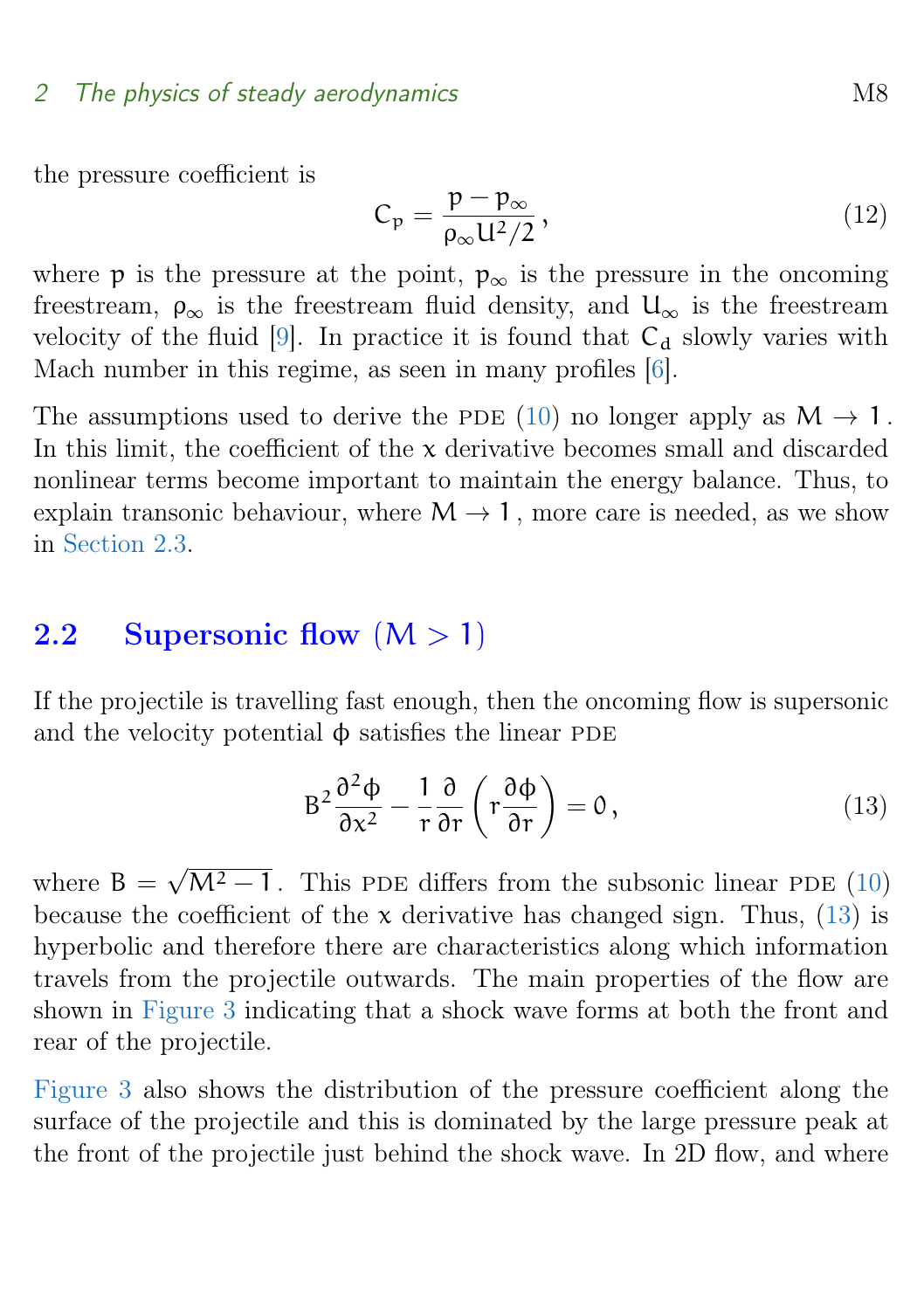## <span id="page-8-3"></span>2 The physics of steady aerodynamics M9

<span id="page-8-1"></span>Figure 3: Supersonic flow over a projectile showing the shock wave structure and the resulting distribution of the pressure coefficient.

 $r = f(x)$  describes the surface profile, the drag coefficient scales like

$$
C_d \propto \frac{f'(x)}{B} \sim \frac{f'(x)}{M} \,. \tag{14}
$$

As with the subsonic case, the linear supersonic model breaks down as  $M \rightarrow 1$ . A nonlinear model is required to capture the transonic behaviour near  $M \approx 1$ .

## <span id="page-8-0"></span>2.3 Transonic flow  $(M \approx 1)$

The transonic case is much more complicated, particularly as the behaviour cannot be linearised. In this case the velocity potential satisfies

<span id="page-8-2"></span>
$$
\left(K_1(1-M^2)-K_2\frac{\partial\Phi}{\partial x}\right)\frac{\partial^2\Phi}{\partial x^2}-\frac{1}{r}\frac{\partial^2}{\partial r}\left(\frac{\partial\Phi}{\partial r}\right)=0\,,\tag{15}
$$

where  $K_1$  and  $K_2$  are constants which may depend on the Mach number, speed of sound, and the heat capacity ratio of the air  $[8, 9]$  $[8, 9]$  $[8, 9]$ .

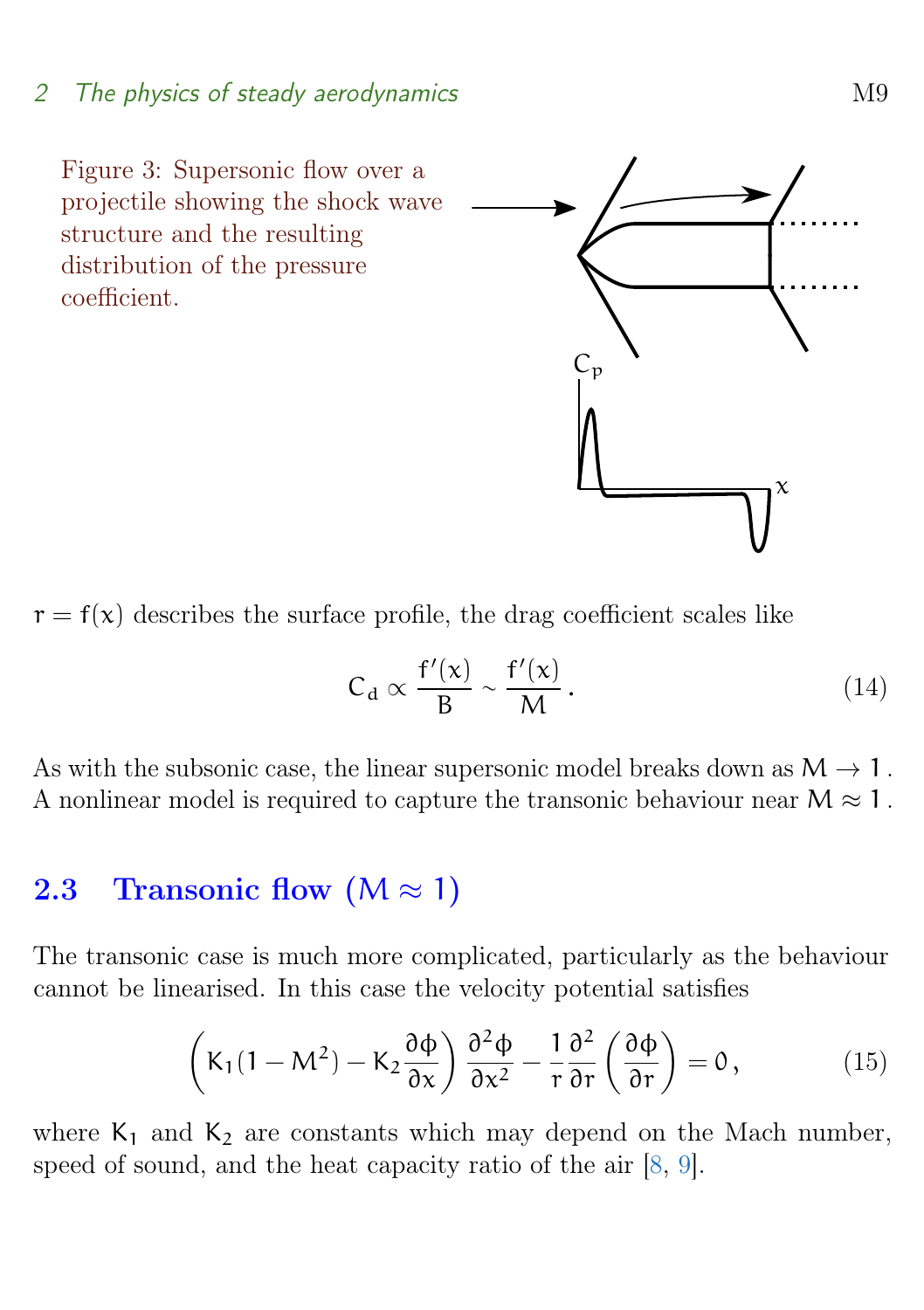<span id="page-9-0"></span>Figure 4: Flow field and pressure coefficient for the case where the supersonic bubble has just formed  $(M = 1 - \mathcal{O}(\epsilon)).$ 



We see from PDE  $(15)$  that the behaviour may be elliptic in some regions and hyberbolic in others, depending on the value of ∂φ/∂x. Thus, the equation is of a mixed type. For example, when  $M = 1$ , PDE [\(15\)](#page-8-2) is hyperbolic or elliptic depending on the sign of  $\partial \phi / \partial x$ .

To examine transonic flow, PDE [\(15\)](#page-8-2) is considered in the limit where  $M = 1-\epsilon$ with  $0 \leq \epsilon \leq 1$ . The resulting behaviour consists of the different regions which are typically as shown in [Figure 4](#page-9-0) where the problem is subsonic in some parts where the governing equation is elliptic, and supersonic in other parts where the PDE is hyperbolic. The transition from subsonic to supersonic is relatively smooth but the reverse transition causes a shock to form. A "bubble" of supersonic flow therefore forms on the projectile and this region grows as the Mach number approaches unity. When the shock at the rear of this bubble reaches the base of the projectile there is the possibility that the resulting pressure changes may cause a reduction of the drag coefficient. There is some very interesting behaviour as the Mach number reaches and increases past unity. The bubble grows and extends to the full length of the projectile as well as extending radially to infinity. There is then a complex structure of characteristics within the bubble with part of the bubble affected by the upstream flow and the rear part of the bubble affected by the flow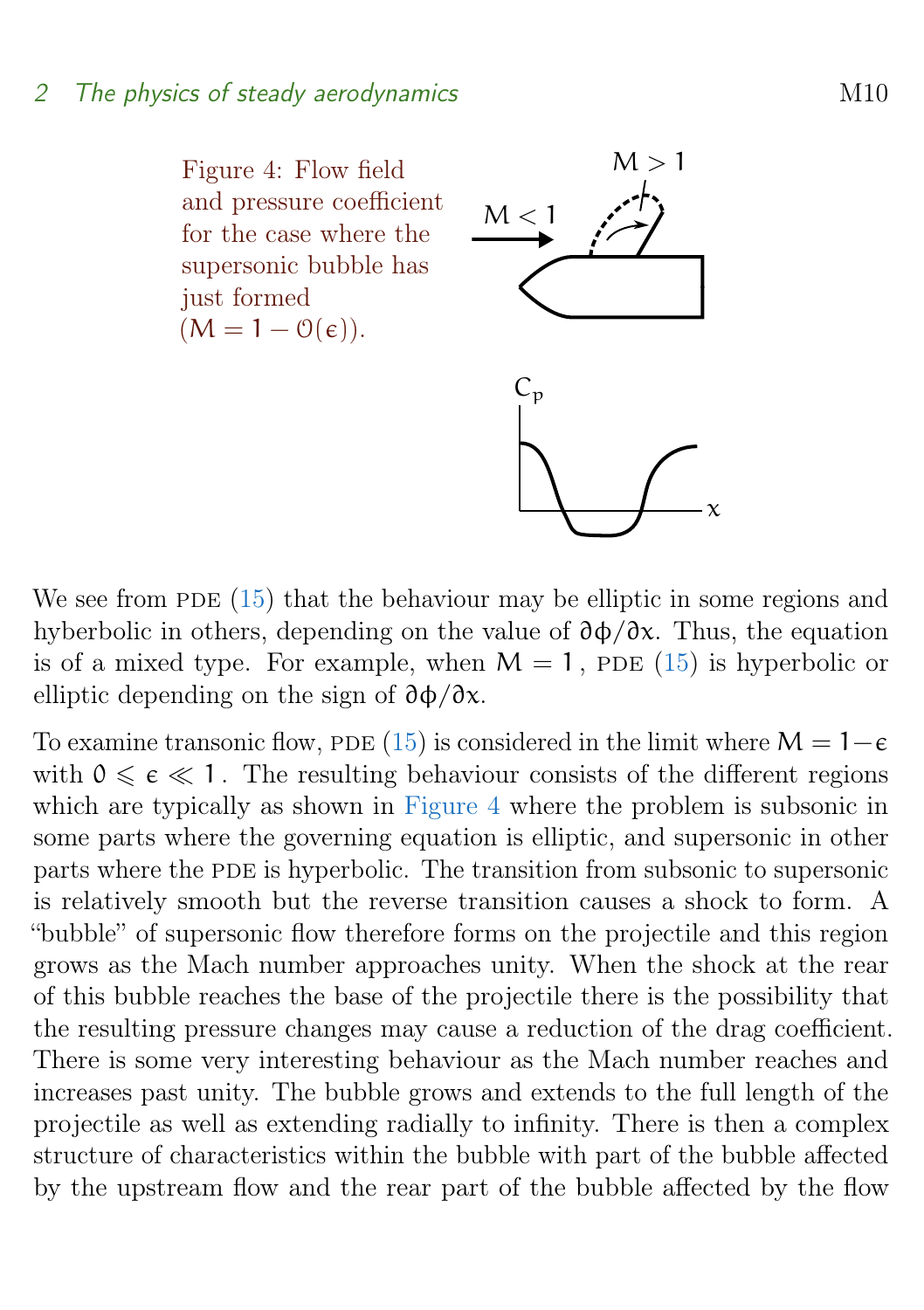<span id="page-10-2"></span><span id="page-10-1"></span>Figure 5: Flow field and pressure coefficient for the case where the supersonic bubble has grown to infinity  $(M = 1 - \mathcal{O}(\delta))$ , where  $\delta < \epsilon$ ). Decreasing from  $M > 1$  to  $M < 1$  gives quite a different picture, where no supersonic bubble is present.



as  $r \to \infty$ . Separating these two regions is a "limiting characteristic" [\[5\]](#page-27-5).

The basic structure of the pressure coefficient for the case of when the projectile first creates a bubble and the later behaviour when the bubble extends to infinity are shown in [Figures 4](#page-9-0) and [5.](#page-10-1) Transonic behaviour for  $M > 1$  is shown in [Figure 6.](#page-11-0) The main features are the very large pressure at the front of the projectile as the flow meets the projectile and creates a shock wave. Some of these flow figures are unstable configurations, and depend on whether the projectile approaches transonic speeds from above or below. Thus, they should only be used for illustrative purposes.

# <span id="page-10-0"></span>3 Low angle approximations to the projectile path

For many projectiles the path is relatively straight because the angle to the horizontal is very small and hence the path rises slightly above the surface of the ground before falling and hitting the surface. The path is therefore dominated by the horizontal speed of the projectile. We exploit this small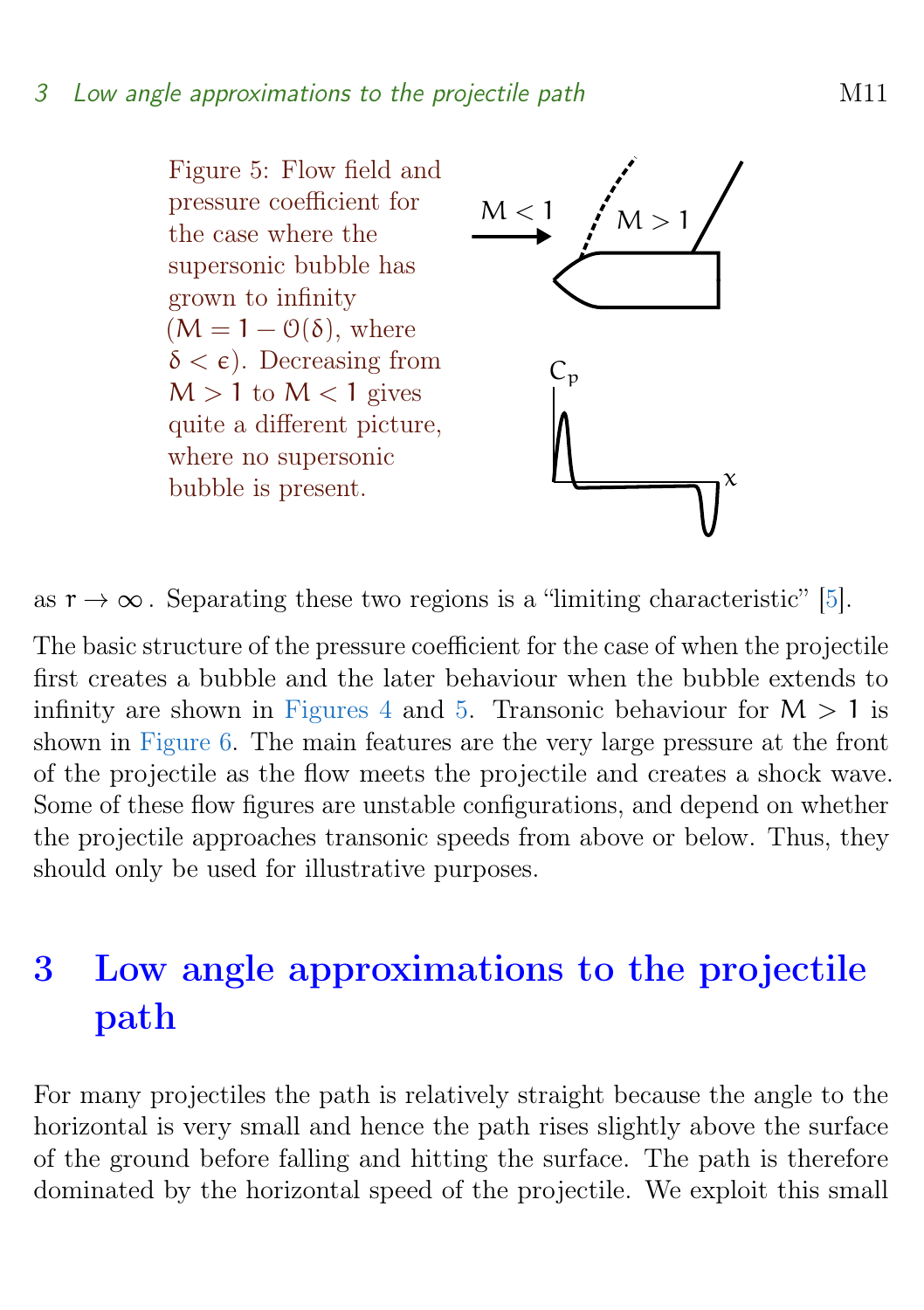### 3 Low angle approximations to the projectile path M12

<span id="page-11-0"></span>Figure 6: Flow field and pressure coefficient for slightly supersonic speeds in the transonic regime  $(M = 1 + \mathcal{O}(\epsilon))$ . A bubble of subsonic flow persists near the nose.



rise in order to simplify the path and hence identify methods to extract the drag coefficient. This also emphasises some of the difficulties that occur when considering more general projectile paths.

For this section and the next we consider the local sound speed to be c and nondimensionalise the problem using

$$
u = c\hat{u}, \quad w = c\hat{w}, \quad t = \frac{2m}{A\rho_a c}\hat{t}, \quad x = \frac{2m}{A\rho_a}\hat{x}, \quad z = \frac{2m}{A\rho_a}\hat{z}.
$$
 (16)

Omitting the "hat" notation for simplicity,

$$
\frac{d(u, w)}{dt} = (0, -J) - C_d \sqrt{u^2 + w^2}(u, w), \qquad \frac{d(x, z)}{dt} = (u, w), \qquad (17)
$$

where the Mach number is  $\sqrt{u^2 + w^2}$  and  $C_d$  depends on this value only, and there is one dimensionless parameter

$$
J = \frac{2mg}{A\rho_a c^2},\tag{18}
$$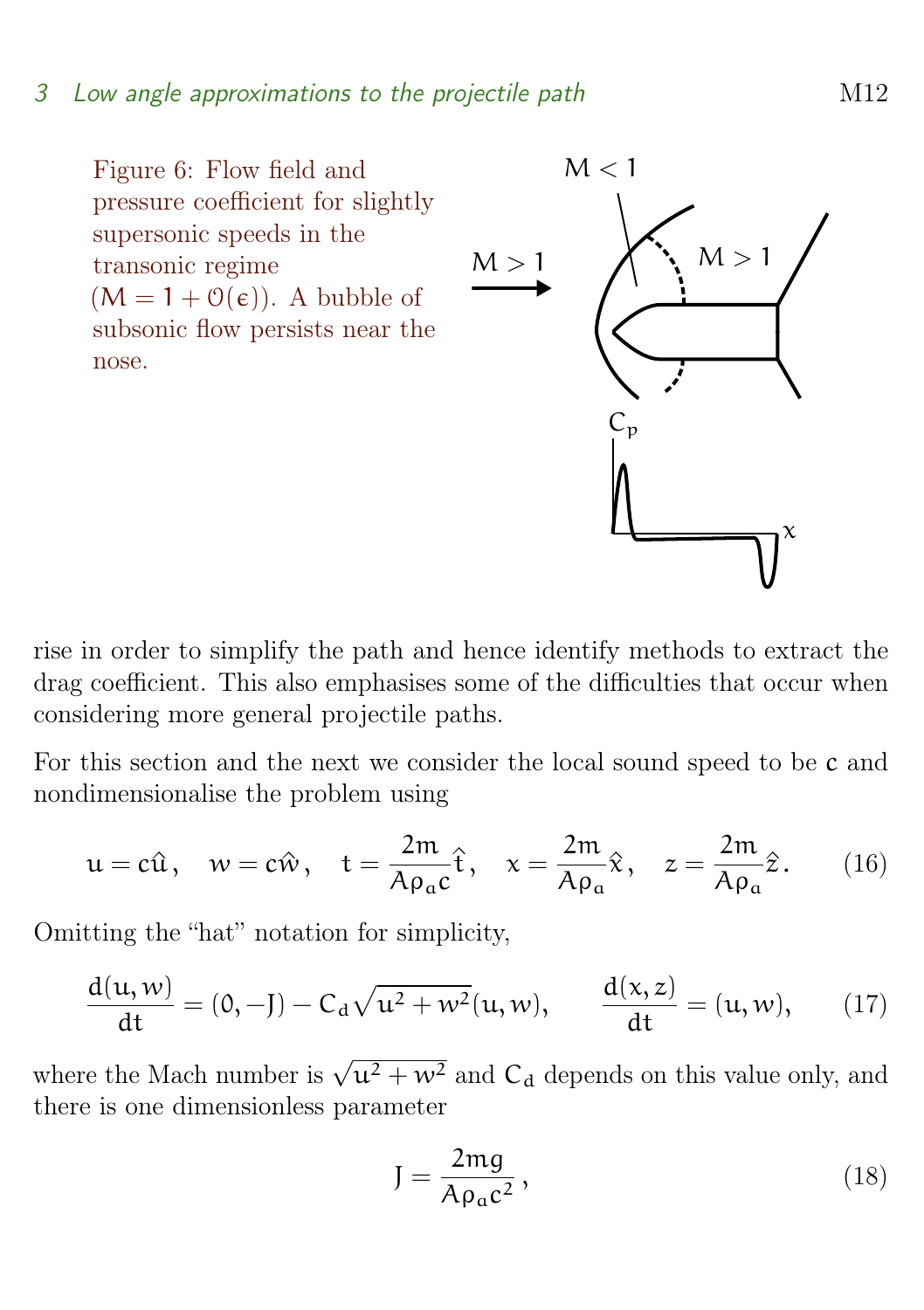#### 3 Low angle approximations to the projectile path M13

which represents the ratio of the gravitational force to the drag near sonic speeds. The density of any projectile is approximately constant with  $\rho_{\text{proj}} \approx$  $3 \times 10^3 \text{ kg/m}^3$ , and since the mass is approximately  $\mathfrak{m} = \rho_{\text{proj}}AL$  we find that

$$
J \approx \frac{\rho_{\rm proj}}{\rho_a} \frac{2g}{c^2} L \,, \tag{19}
$$

and hence this varies from projectile to projectile due only to differences in length.

For low trajectory projectiles we know that  $z$  and  $w$  are small so we scale them with the initial angle to the horizontal  $\theta$  so that the system becomes

$$
\frac{du}{dt} = -C_d \sqrt{u^2 + \theta^2 w^2} u, \quad \frac{dw}{dt} = -J/\theta - C_d \sqrt{u^2 + \theta^2 w^2} w,
$$
 (20)  

$$
\frac{d(x, z)}{dt} = (u, w),
$$
 (21)

with initial data  $u = M_0 \cos(\theta)$ ,  $w = M_0 \sin(\theta)/\theta$ ,  $x = 0$ ,  $z = 0$ , where  $M_0$ is the initial Mach number of the projectile.

Asymptotic analysis could be done using  $\theta \to 0$  and various cases for J but we present just one example. If  $J/\theta \ll 1$  then, the lowest order problem is

$$
\frac{du}{dt} = -C_d|u|u, \qquad \frac{dw}{dt} = -J/\theta, \qquad \frac{d(x, z)}{dt} = (u, w), \qquad (22)
$$

with  $u = M_0$ ,  $w = M_0$ ,  $x = 0$ ,  $z = 0$  at  $t = 0$ .

Noting that the local Mach number  $M \approx |u|$  so  $C_d$  only depends on u, the equation for **u** now decouples from the system, and assuming  $M_0 \geq u$  and  $u > 0$ ,

$$
\int_{u}^{M_0} \frac{du}{u^2 C_d} = t.
$$
\n(23)

Similarly we find

<span id="page-12-0"></span>
$$
z = M_0 t - \frac{J}{2\theta} t^2, \text{ and } \int_{u}^{M_0} \frac{du}{uC_d} = x.
$$
 (24)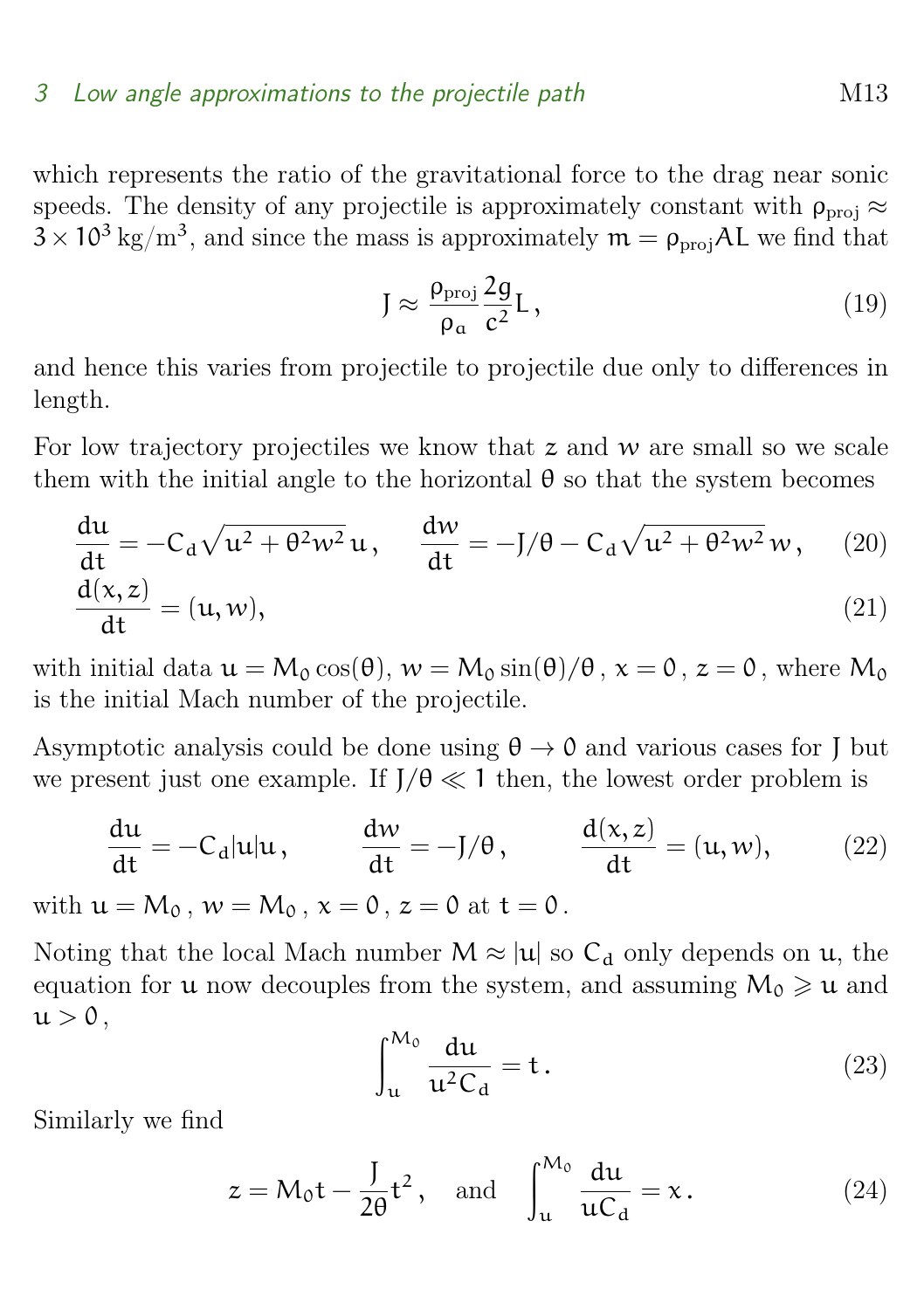The simple expressions in [\(24\)](#page-12-0) are now used to find approximations for  $C_d$ by fitting the results to the data. For example, consider multiple trials, at a constant  $M_0$  with different launch angles giving measured data  $t_f$  and  $u_f$ , where  $t_f$  is the time of flight and  $u_f$  is the final speed. Labelling each of these trials by index  $x$ ,

<span id="page-13-1"></span>
$$
\int_{u_f(x)}^{M_0(x)} \frac{du}{C_d(u)u^2} = t_f(x). \tag{25}
$$

Differentiating  $(25)$  with respect to x gives

<span id="page-13-2"></span>
$$
C_{d}(u_{f}) = -\frac{1}{u_{f}^{2}} \frac{du_{f}}{dx} \frac{1}{dt_{f}/dx}.
$$
 (26)

We simply make numerical approximations of the derivatives in [\(26\)](#page-13-2) from the data to find the value of  $C_d(u_f)$ . An example of the results found from such a procedure is given in [Figure 7.](#page-14-0) One important observation to make, is that it is not possible to infer behaviour of  $C_d$  for values of the Mach number that do not occur during the experiments that produce the data. This is particularly problematic for the nearly horizontal shots of this regime; the projectiles have a short time of flight and tend to remain at supersonic speeds from firing to impact. Thus, experimental data is quite sparse for horizontal shots spanning transonic velocities.

## <span id="page-13-0"></span>4 Attraction to Mach 1

Numerical studies indicate that many projectiles appear to travel at Mach 1 for a considerable distance even when their initial speed was much higher. This provides a broad experimental window in which to study the behaviour of transonic projectiles.

We now examine the flight of a projectile in the case of a highly simplified drag coefficient to understand this behaviour. We neglect any variations with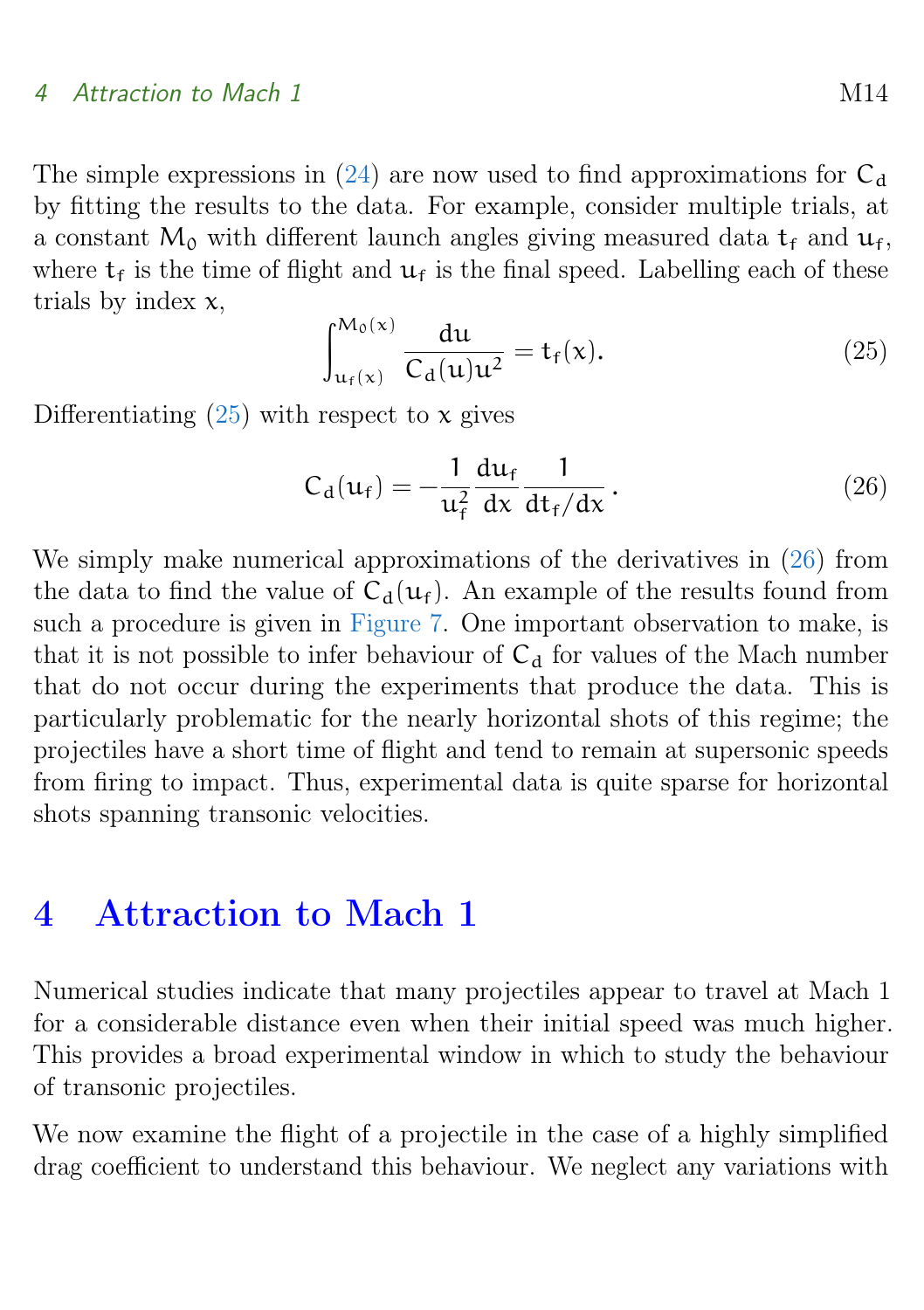Figure 7: The drag coefficient,  $C_d$ , calculated using numerical differentiation for a low angle projectile.

<span id="page-14-0"></span>

height of the density or speed of sound and analyse the problem in the phase plane to identify generic behaviour.

The simplest case to consider is a projectile that is shot vertically upwards, reaches a maximum height, turns to face downwards and returns to earth. We might expect that the projectile reaches a terminal velocity on its return if it is shot up at sufficiently high velocity. We start by studying what that terminal velocity might be. With just vertical motion the dimensionless equations are

$$
\frac{dw}{dt} = -J - C_d|w|w, \quad \frac{dz}{dt} = w,
$$
\n(27)

where the local Mach number is now  $|w|$  and  $C_d$  depends only on this. The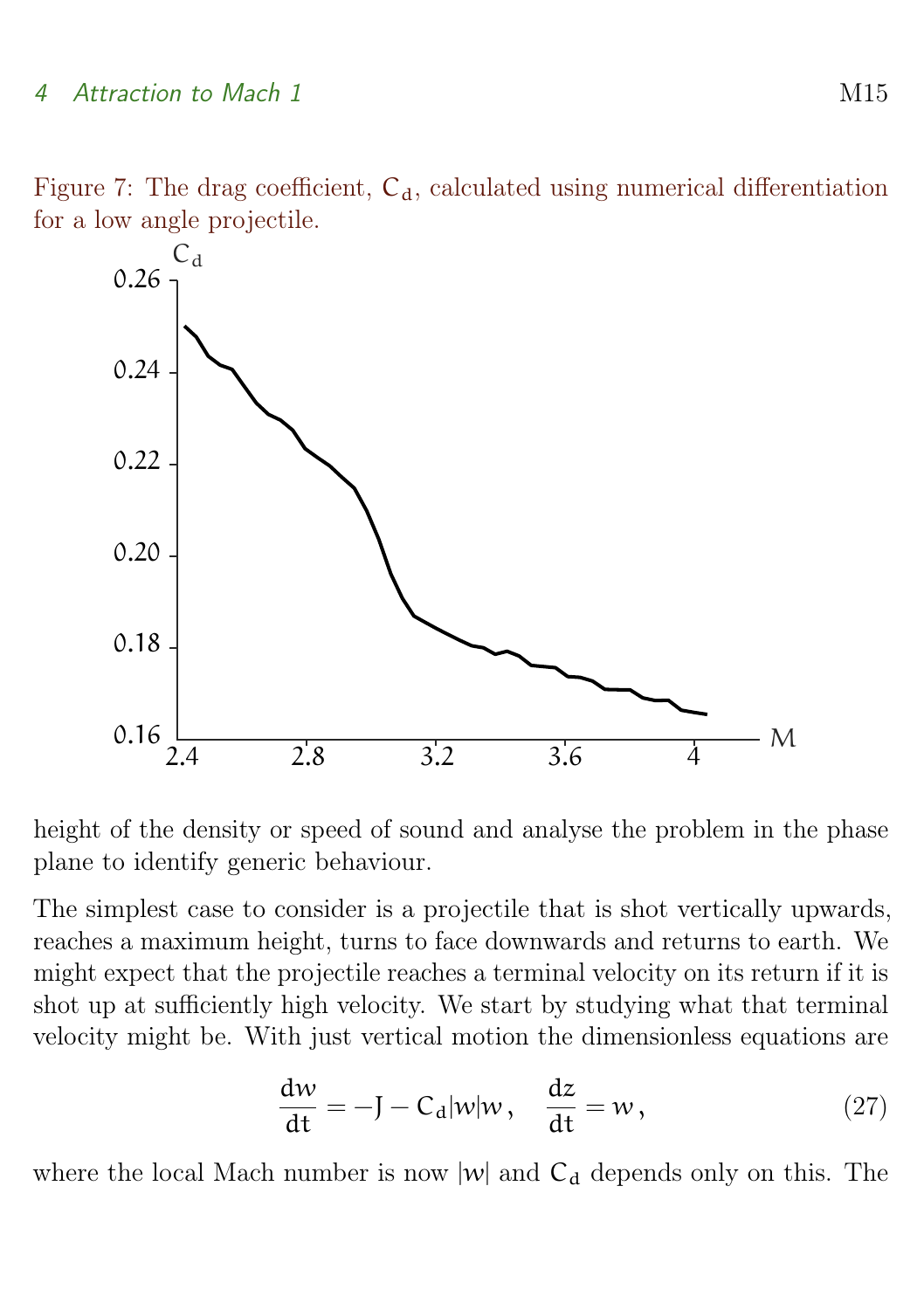terminal velocity occurs when the speed on the descent  $(w < 0)$  is such that

<span id="page-15-0"></span>
$$
J = C_d w^2. \tag{28}
$$

In almost all practical cases there is a single value of  $w$  where  $(28)$  occurs and it is instructive to examine this further. We consider a very simple form for the drag coefficient where it is a step function shape rising sharply from constant **a** to constant **b** across Mach 1 ( $|w| = 1$ ). For such a drag coefficient there are three different types of behaviour, determined by the values of J, a and b:

- for  $J < \alpha$ , the terminal velocity is  $w = \sqrt{J/\alpha}$  (subsonic),
- for  $a < J < b$ , the terminal velocity is  $w = 1$  (sonic),
- for  $J > b$ , the terminal velocity is  $w = \sqrt{J/b}$  (supersonic).

Hence, the terminal velocity can be subsonic or supersonic but, because of the rapid variation in drag coefficient at the sonic point, there are a range of projectiles whose terminal velocity is at the speed of sound (and many projectiles, in practice, lie in this region).

To examine this more closely we consider the path of a projectile in a plane where the equations for the velocity are

<span id="page-15-1"></span>
$$
\frac{d(u, w)}{dt} = (0, -J) - C_d \sqrt{u^2 + w^2} (u, w),
$$
\n(29)

and  $C_d$  depends only on  $\sqrt{u^2 + w^2}$ , that is, we ignore the variation of air parameters with height and assume the simple  $a, b$  step function behaviour. We now consider the phase plane  $(u, v)$  and  $(29)$  becomes

<span id="page-15-2"></span>
$$
\frac{\mathrm{d}w}{\mathrm{d}u} = \frac{-J - C_d \sqrt{u^2 + w^2}w}{-C_d \sqrt{u^2 + w^2}u},\qquad(30)
$$

and the equilibrium points of this system occur when  $u = 0$  and  $J = -C_d|w|w$ (which are exactly the cases described for the one-dimensional case). However,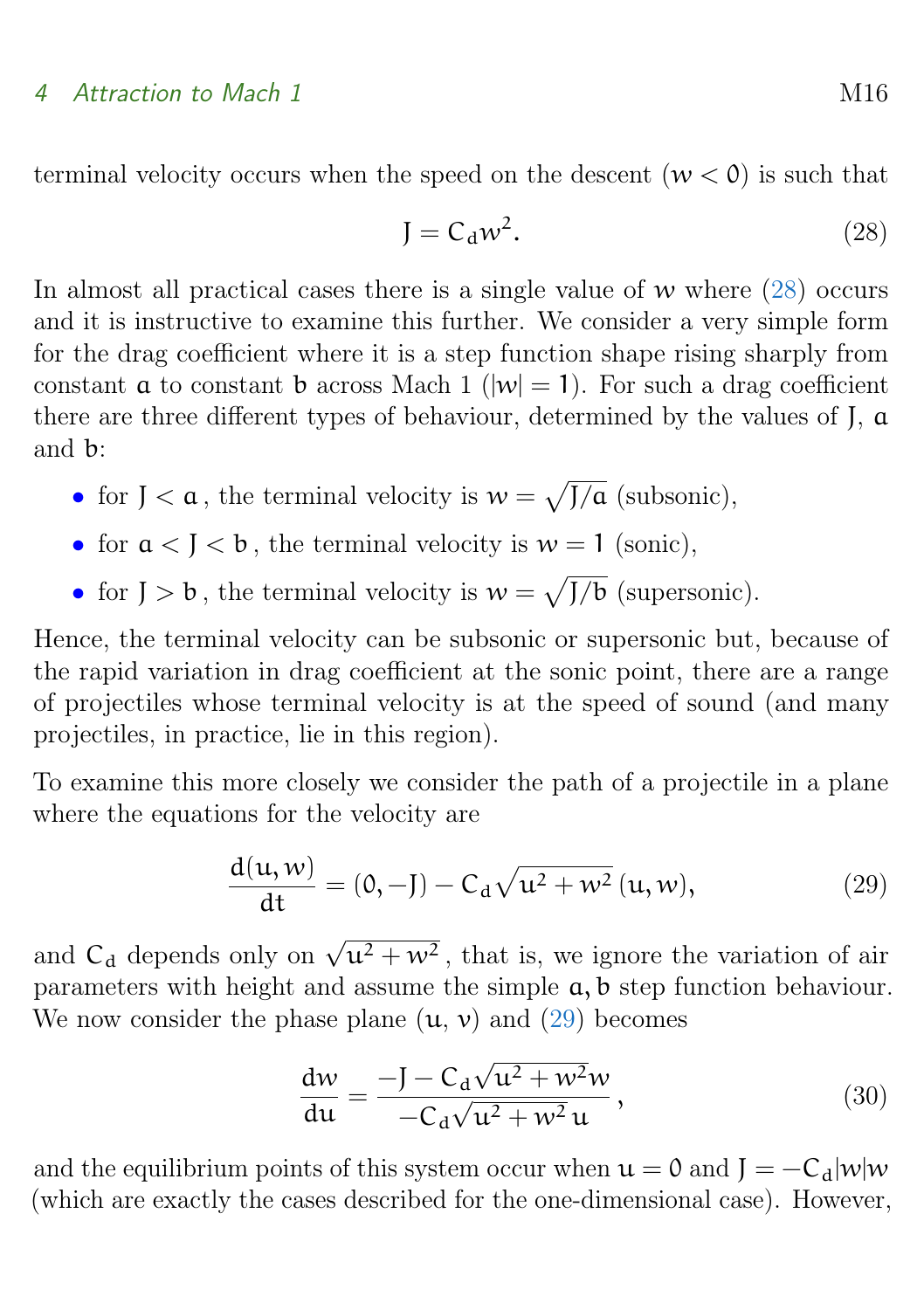| rable 1. Stable regions for different regimes. |            |                                                                       |  |  |  |
|------------------------------------------------|------------|-----------------------------------------------------------------------|--|--|--|
| J value                                        |            | Terminal velocity Stable region on $w = -\sqrt{1 - u^2}$              |  |  |  |
| I < a                                          | subsonic   | none                                                                  |  |  |  |
| a < J < b                                      | sonic      | $0 < \mathfrak{u} < \sqrt{1 - \frac{\mathfrak{a}^2}{\mathfrak{l}^2}}$ |  |  |  |
| J > b                                          | supersonic | $\sqrt{1-\frac{b^2}{I^2}} < u < \sqrt{1-\frac{a^2}{I^2}}$             |  |  |  |

<span id="page-16-0"></span>Table 1: Stable regions for different regimes

the equations also have some very interesting behaviour because there are cases where the projectile remains at the sonic speed. To explain these cases, we assume the projectile is at the sonic point  $u^2 + w^2 = 1$  and ask what values of u ensure that we remain on this sonic curve. Putting this assumption into [\(30\)](#page-15-2) we find the projectile remains on the sonic curve if  $J\sqrt{1-u^2} = C_d$ . Again we can now consider the step function shape where  $C_d$  can take any value between and including  $\alpha$  and  $\beta$ . This identifies the region of  $\mu$  [\(Table 1\)](#page-16-0) value between and including **a** and **b**. This identifies the region of **u** (Table 1) where solutions that arrive on the curve  $w = -\sqrt{1 - u^2}$  remain on the curve (we call these stable regions).

To illustrate these different behaviours a phase plane, showing the direction field (as arrows) and several possible solution paths, is given for each of the three cases. A collection of example trajectories are shown for subsonic terminal velocities or  $J < a$  [\(Figure 8\)](#page-17-1), transonic terminal velocities or  $a < J < b$  [\(Figure 9\)](#page-18-1) and supersonic terminal velocities or  $J > b$  [\(Figure 10\)](#page-19-0). For transonic terminal velocities, a wide range of initial conditions lead to trajectories that remain on the sonic line before coming to rest at terminal velocity. This behaviour extends to supersonic terminal velocities, where trajectories spend a lot of time near the sonic line before diverting to the terminal velocity.

In practice the drag coefficient does not have a jump at the sonic speed but it does have a significant step over a small Mach number range. If we can estimate this jump, then these phase planes allow an important observation to be made. If the projectile has an estimated value of J that makes its terminal velocity subsonic, then it will be very difficult to explore the behaviour of  $C_d$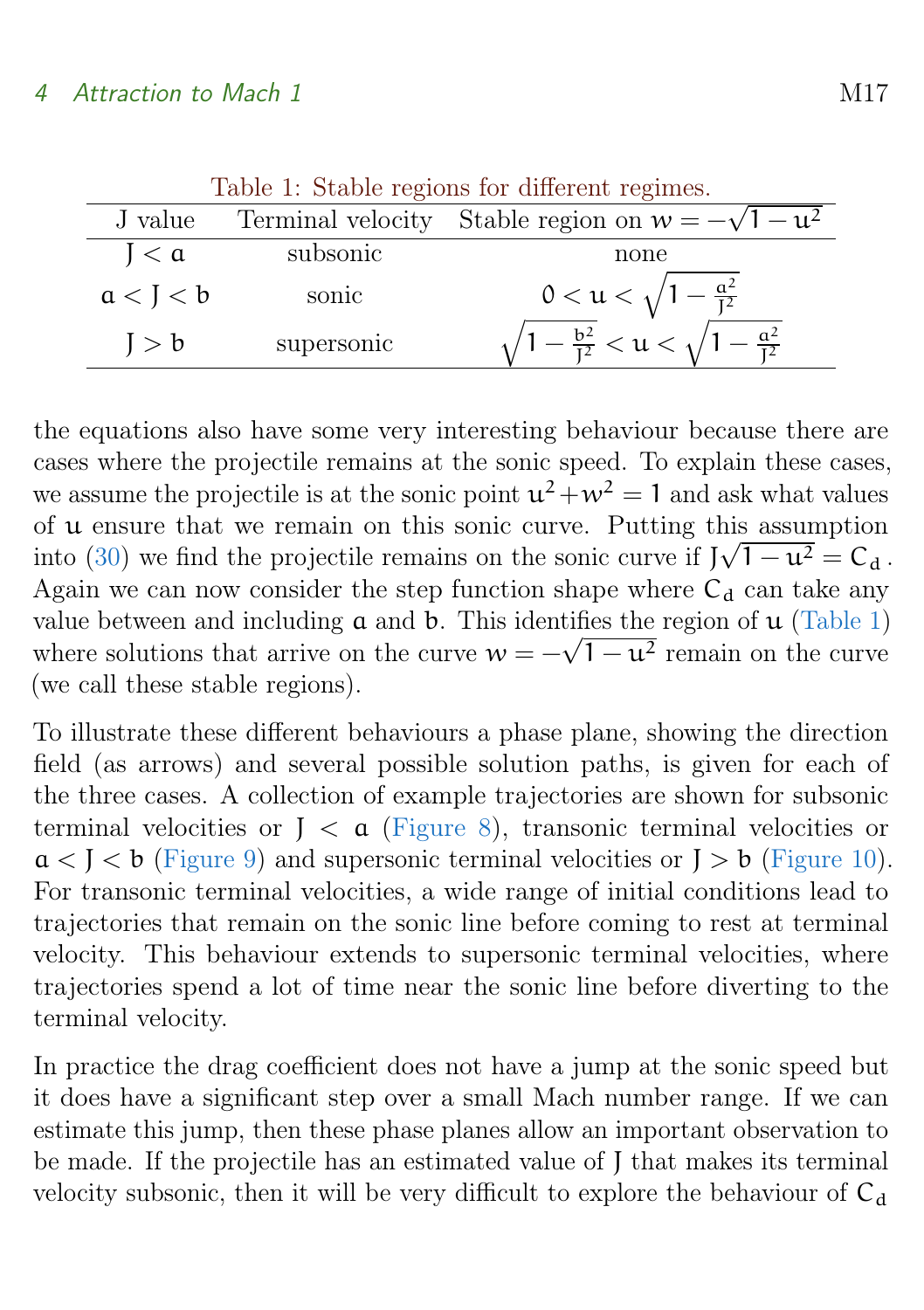<span id="page-17-1"></span>Figure 8: Velocity  $(u, w)$  phase plane with  $J < \alpha$  so the terminal velocity is subsonic. The green line denotes the sonic curve (Mach 1). Trajectories easily cross the Mach 1 line to reach terminal velocity (red dot).



<span id="page-17-0"></span>near the sonic point because any path will stay near there for only a short time. However, for other values of J there are projectile paths that spend significant time near the sonic speed and if these paths are included in the data, then it should be possible to extract details of what  $C_d$  does in this region. In reality, the practical issues, such as the Mach number depending on the height of the projectile through variations in the sound speed, make some of these suggestions difficult to implement in practice, as discussed in [Section 5.2.](#page-21-0)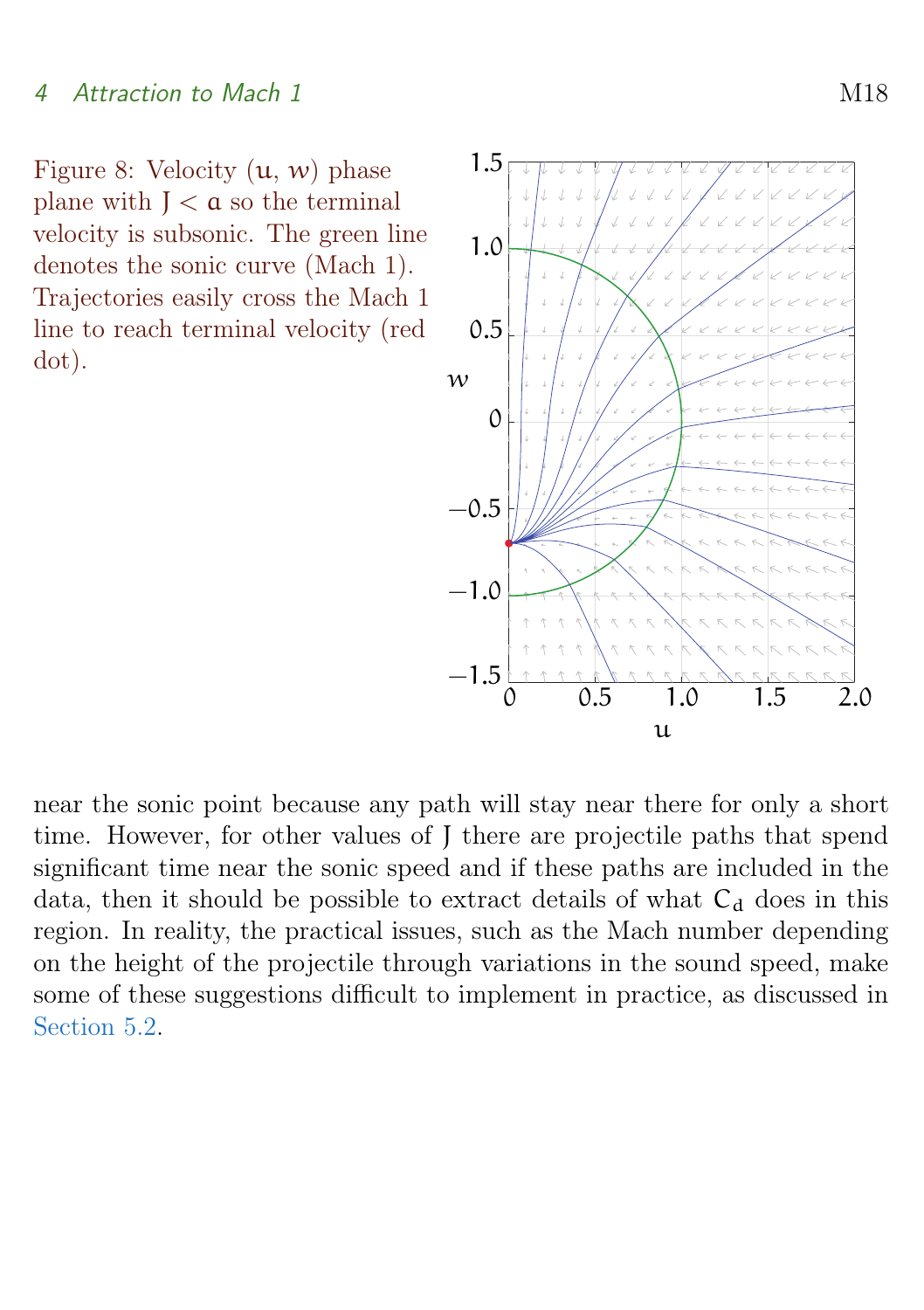<span id="page-18-1"></span>Figure 9: Velocity  $(u, w)$  phase plane with  $a < I < b$  so the terminal velocity is transonic. The green line denotes the sonic curve. Trajectories tend to reach the sonic curve and remain on it until they reach the transonic terminal velocity (red dot).



# 5 Possible approximations to the drag coefficient

<span id="page-18-0"></span>From the existing large data sets of drag on projectiles and the associated aerodynamics, we now consider what possible approximations to the drag coefficient can be made that enables simple optimisation of the predicted paths to the tabular data from measured paths to be performed easily. One of the main issues is the number of parameters needed to describe the drag coefficient.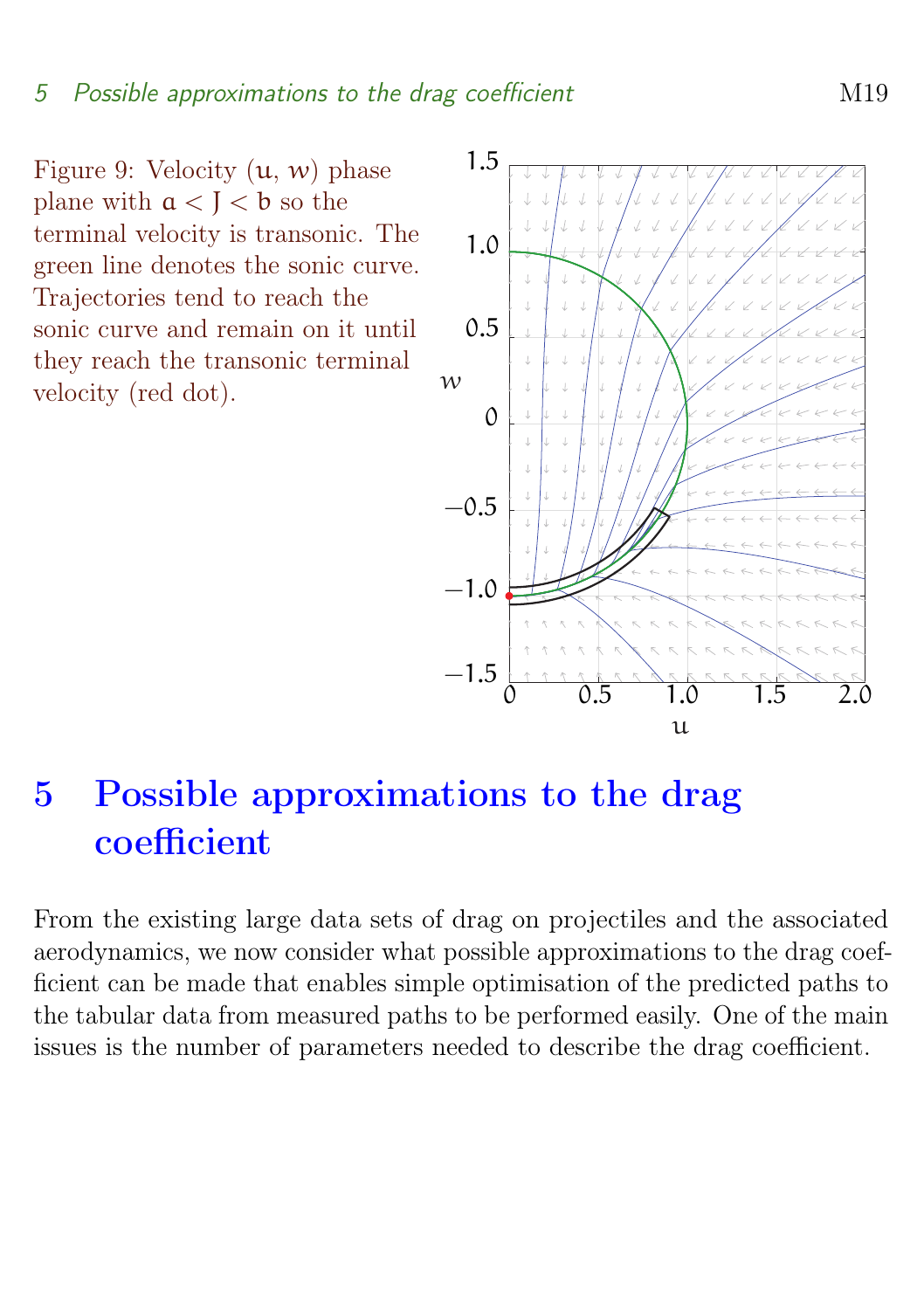<span id="page-19-0"></span>Figure 10: Velocity  $(u, w)$  phase plane with  $J > b$  so the terminal velocity is supersonic. The green line denotes the sonic curve. Trajectories tend to reach the sonic curve and remain on it for a while before diverting to the supersonic terminal velocity (red dot).



## 5.1 Functional forms for  $C_d$

For the drag coefficient, researchers at the Defence Science and Technology group often employ a family of exponential-type smoothed step functions with seven free parameters. The optimal drag profile is then found by comparison with firing table data. The functional form is

$$
C_d = \alpha + \frac{\beta}{M}, \quad \text{where} \tag{31}
$$

$$
\alpha = \alpha_0 + \frac{\alpha_1}{1 + \exp\left[-w_{\alpha}^{-1}(M - \alpha_{\mu})\right]},
$$
\n(32)

$$
\beta = \frac{\beta_1}{1 + \exp\left[-w_{\beta}^{-1}(M - \beta_{\mu})\right]}.
$$
\n(33)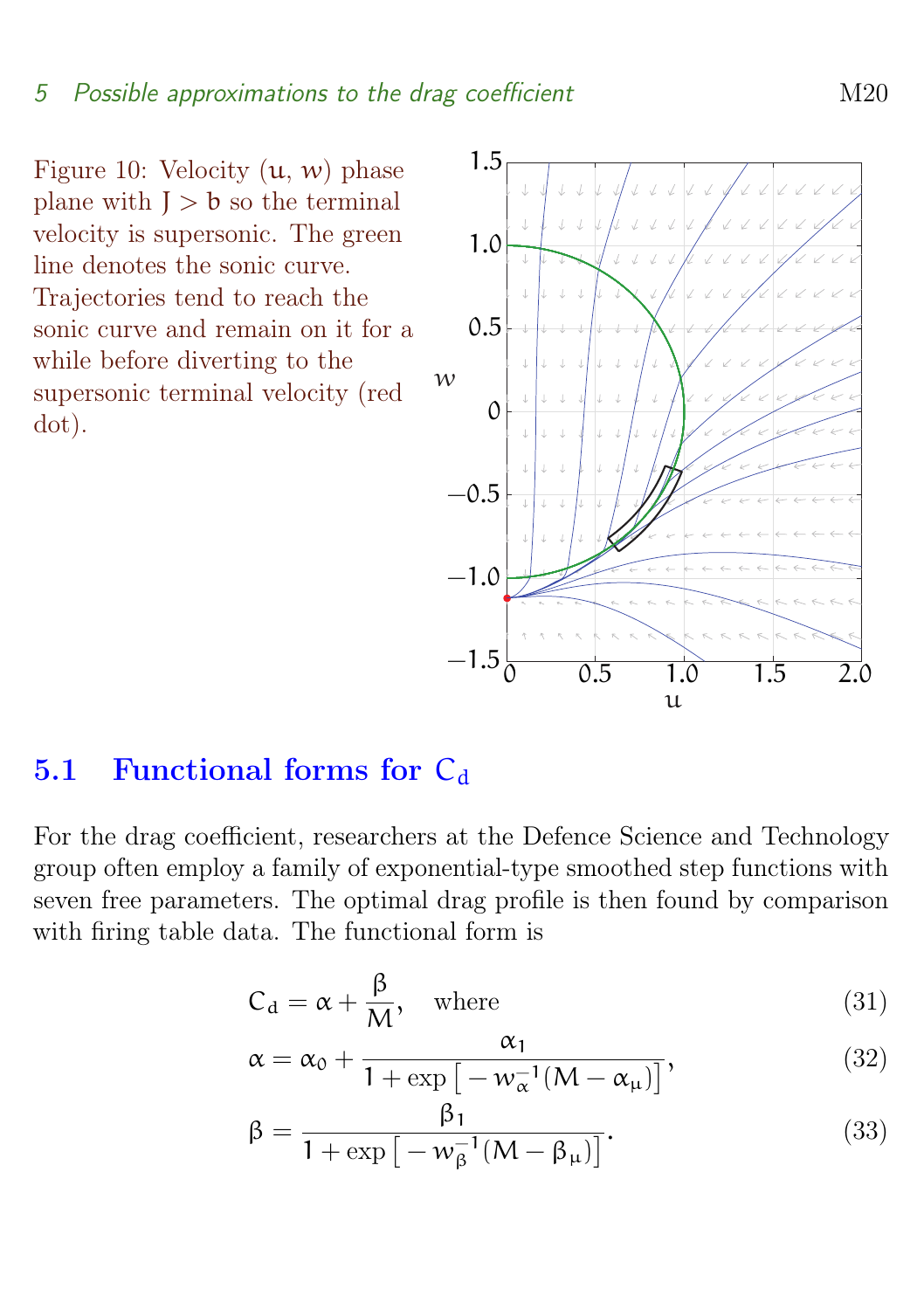Figure 11: An example drag coefficient profile for the three-parameter family, for  $a = 0.25$ ,  $b = 0.1$ , and  $c = 10$ .

<span id="page-20-1"></span>

The seven free parameters are  $\alpha_0$ ,  $\alpha_1$ ,  $w_\alpha$ ,  $\alpha_\mu$ ,  $\beta_1$ ,  $w_\beta$  and  $\beta_\mu$ . To reduce the number of free parameters, we proposed a three-parameter family of piecewise defined hyperbolic tangent functions. These functions are

<span id="page-20-0"></span>
$$
C_d = \begin{cases} a + b \tanh [c(M-1)], & M \leq 1, \\ a + \frac{b}{M} \tanh [c(M-1)], & M > 1. \end{cases}
$$
 (34)

An example drag coefficient profile using [\(34\)](#page-20-0) is shown in [Figure 11](#page-20-1) which clearly captures the experimental profile shown in [Figure 1.](#page-4-1)

The drag coefficient profile of some projectiles cannot be represented by this three-parameter family. For example, experiments show that some projectiles exhibit a characteristic "dip" where  $C_d$  drops slightly before the transonic rise. For such projectiles, the following five-parameter family of functions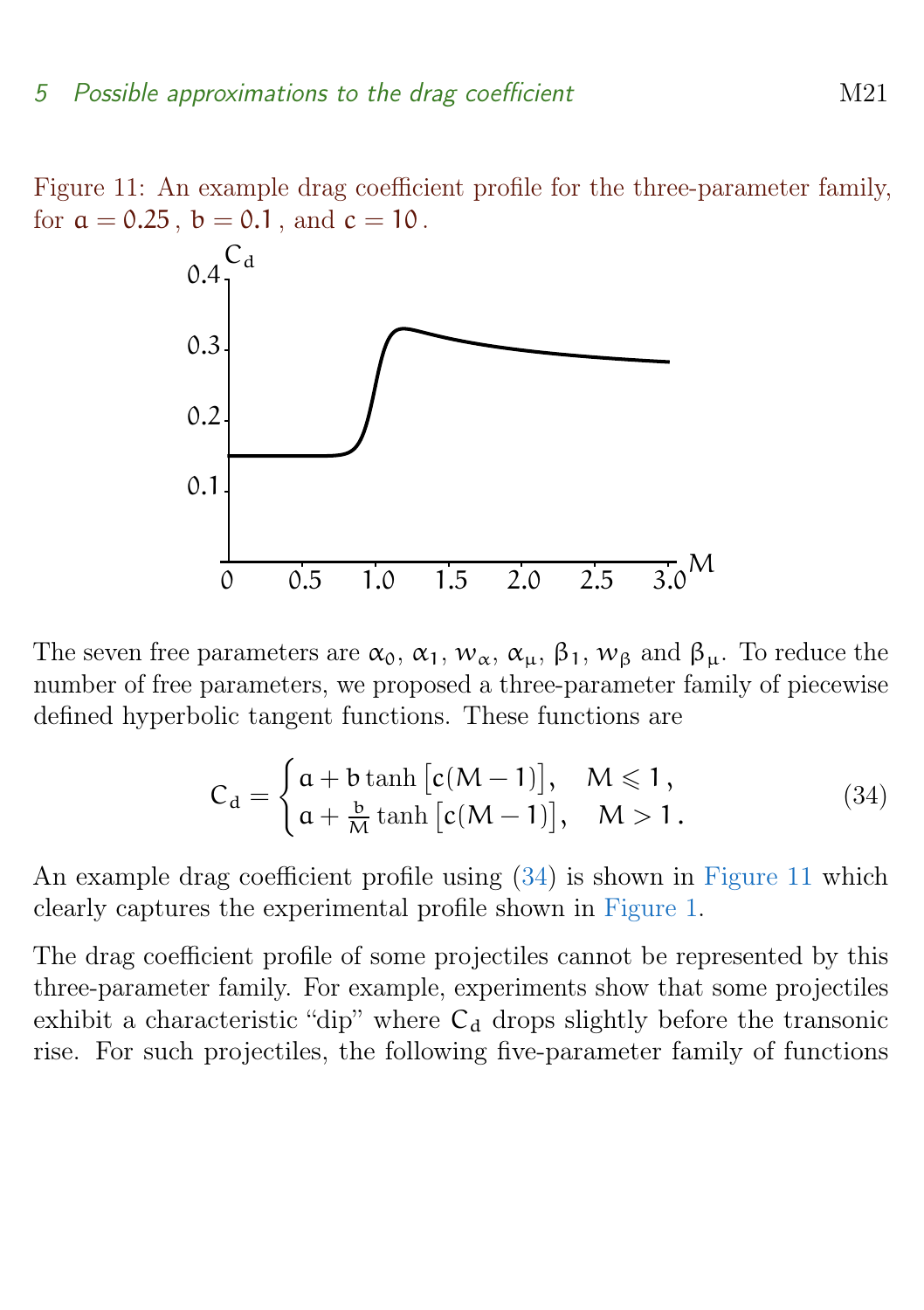Figure 12: An example drag coefficient profile from the five-parameter family, for  $a = 0.25$ ,  $b = 0.1$ ,  $c = 10$ ,  $d = 5$ , and  $e = 50$ .

<span id="page-21-1"></span>

may be more appropriate:

<span id="page-21-2"></span>
$$
C_d = \begin{cases} \left\{a + b \tanh\left[c(M-1)\right]\right\} \\ \times \left\{1 + d(M-1) \exp\left[-e(M-1)^2\right]\right\}, & M \leq 1, \\ a + \frac{b \tanh\left[c\left(1 + \frac{\alpha d}{bc}\right)(M-1)\right]}{M\left(1 + \frac{M-1}{\alpha d + bc}\right)}, & M > 1. \end{cases}
$$
 (35)

[Figure 12](#page-21-1) shows an example of a five-parameter profile using [\(35\)](#page-21-2).

# <span id="page-21-0"></span>5.2 Optimising with the three-parameter hyperbolic tangent

We now proceed to use the three-parameter family to optimise the values for a, b and c against experimental firing tables [\(Table 2\)](#page-22-0). The firing tables are considered a guide for marksmen who need to determine the angle of fire given the distance to target (and a consistent muzzle velocity). This is why the range appears to be the independent variable spread 100 m apart. Our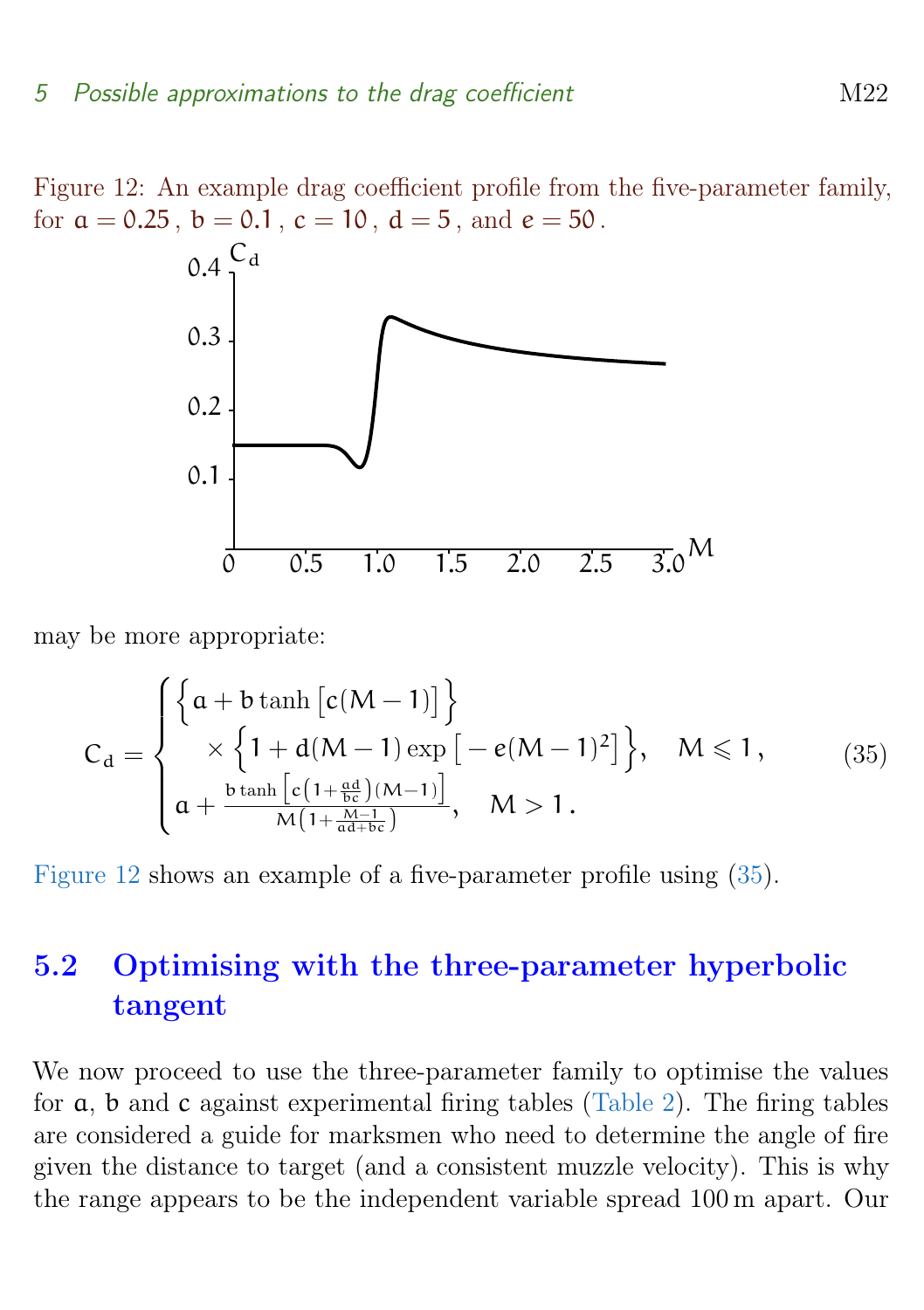<span id="page-22-0"></span>Table 2: Experimental firing table data from left to right: distance to ground impact, angle of fire (independent variable), angle of impact, peak height, horizontal distance of peak height, flight time, final velocity.

|  | R Angle Fall topH topR Time Vf |  |               |  |
|--|--------------------------------|--|---------------|--|
|  | 100 0.0833 0.0667 0.03         |  | 51 0.15 623   |  |
|  | 300 0.2333 0.3000 0.34         |  | 162 0.52 459  |  |
|  | 500 0.4833 0.8000 1.3          |  | 282 1.04 3.34 |  |
|  | 600 0.6667 1.1500 2.3          |  | 344 1.35 304  |  |
|  | 800 1.1000 2.1000 5.5          |  | 468 2.05 266  |  |

calculations take the form of initial value problems where the firing angle and muzzle velocity are independent variables, while the range is used as a target metric. The optimisation proceeds as follows:

- 1. For a given firing angle, calculate a trajectory for an initial a, b and c.
- 2. Compare trajectory values (e.g., velocity of impact, peak height) with experimental data
- 3. modify a, b and c to improve the result.
- 4. repeat.

We used this optimisation procedure for each angle on the available firing table data (including [Table 2\)](#page-22-0). The resulting parameters for each angle are shown in [Table 3,](#page-23-0) with the corresponding drag profiles shown in [Figure 13.](#page-23-1) The r values are the ratio between the tabulated data and the simulated flight using optimised parameters, with  $r = 1$  being a perfect fit.

There are a few issues with the data in [Table 2.](#page-22-0) For any given projectile, we would expect that the calculated drag coefficient profile is consistent for any given firing angle, which is not the case. To remedy this, the optimisation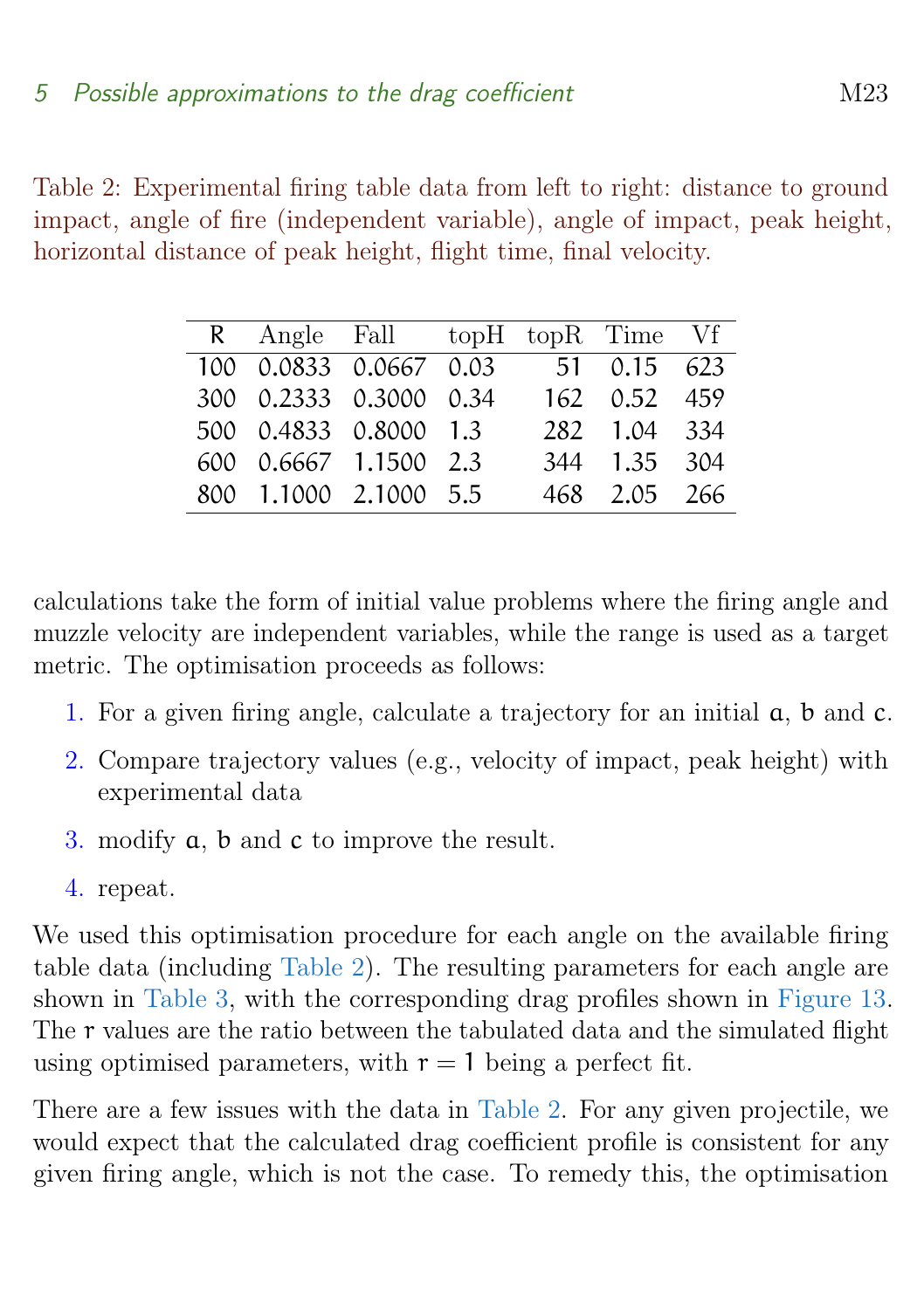Figure 13: Drag coefficient profiles optimised for each of the eight firing table angles in [Table 3.](#page-23-0)

<span id="page-23-1"></span>

<span id="page-23-0"></span>Table 3: Parameter and  $r$  values for each angle

| $\theta$ | r(R)       | $r(\theta)$ | r(Vf) | r(ToF) | r(TopH) | r(TopR) | $\alpha$ | $\mathbf b$ | <sub>c</sub> |
|----------|------------|-------------|-------|--------|---------|---------|----------|-------------|--------------|
| 0.08     | 1.38       |             | 1.00  | 1.38   | 1.73    | 1.38    | 0.19     | 0.18        | 2.9          |
| 0.15     | 1.119      |             | 1.00  | 1.13   | 1.23    | 1.11    | 0.24     | 0.22        | -3           |
| 0.23     | 1.03       |             | 1.00  | 1.04   | 1.07    | 1.02    | 0.27     | 0.23        | 3.1          |
|          | 0.33 0.991 |             | 0.99  | 0.99   | 0.98    | 0.98    |          | $0.26$ 0.26 | -11          |
|          | 0.48 0.960 |             | 1.00  | 0.98   | 1.01    | 0.96    | 0.35     | 0.21        | - 3          |
|          | 0.66 0.984 |             | 1.00  | 0.99   | 1.00    | 0.98    | 0.33     | 0.20        | 2.9          |
| 0.96     | 0.991      |             | 1.00  | 1.04   | 1.12    | 0.98    | 0.35     | 0.23        | 9.5          |
| 1.1      | 1.00       |             | 1.00  | 0.99   | 0.98    | 0.98    | 0.31     | 0.21        | 2.7          |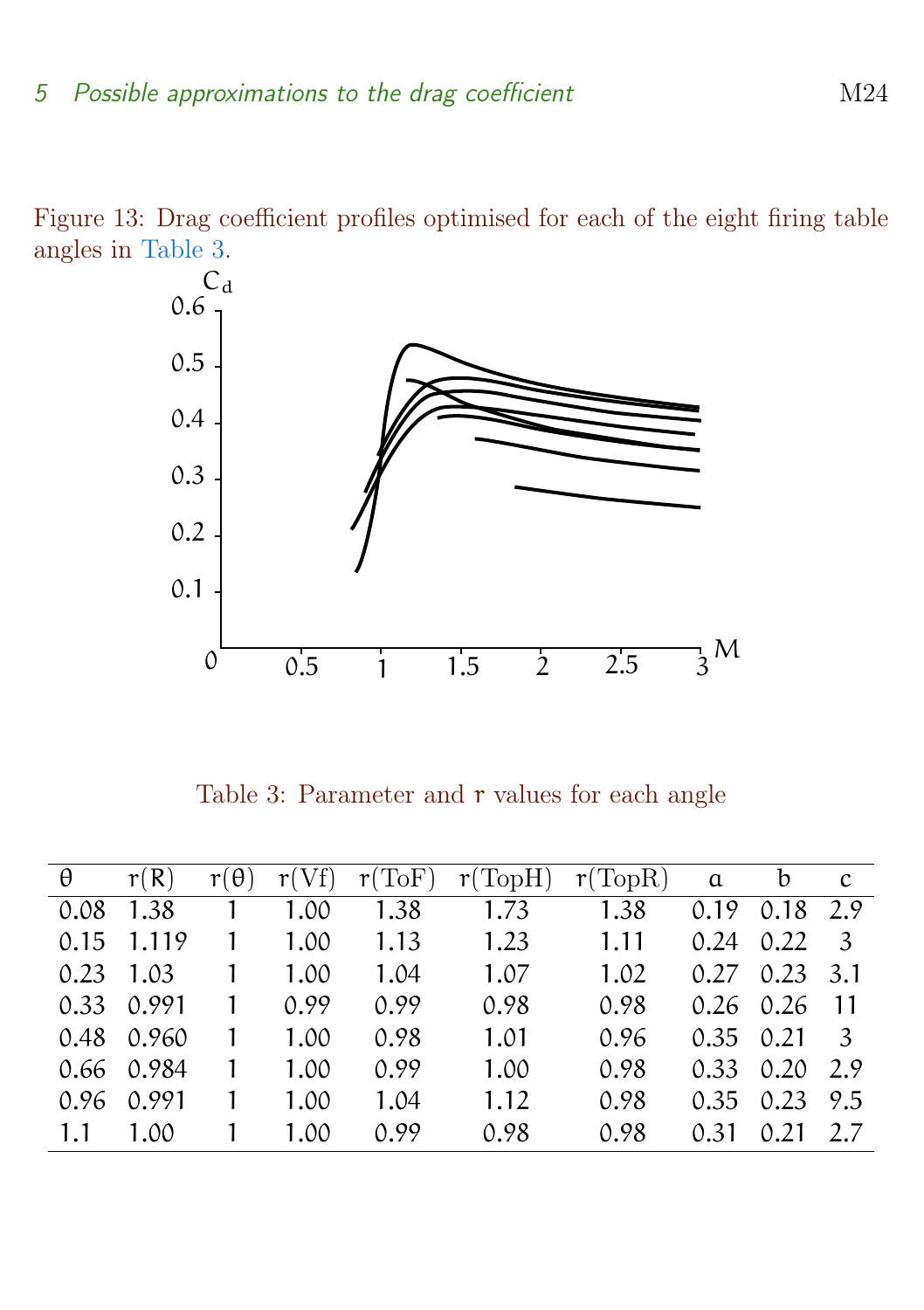

<span id="page-24-1"></span>Figure 14: Unusual experimental radar drag profiles.

procedure should be tweaked to globally optimise against the data from all firing angles. This is complicated as each firing angle spans a different range of Mach numbers. Some sort of special weighting algorithm may be needed. Another issue highlighted is that only a few firing angles yield Mach numbers in the transonic regime which is what we are particularly interested in. Most firing angles are near-horizontal, so the projectile impacts before losing too much speed. The lack of data in this interesting regime was the inspiration behind the discussion in [Section 4.](#page-13-0)

## <span id="page-24-0"></span>5.3 Point-by-point optimisation

Another avenue for obtaining the drag profile is from point-by-point optimisation. Here, the profile is not parametrised, but is discretised into  $n$  points which are free to move by the optimisation procedure. The advantage is that here we:

- obtain the drag coefficient for exceptional projectiles that are not suitable parametrised by the above families; and
- identify the small details of the drag coefficient profiles.

For example, [Figure 14](#page-24-1) shows unusual experimental drag coefficient profiles.

The main disadvantage is that the procedure takes more time than the parametrised functions as there are n free parameters where  $n \approx 40$  for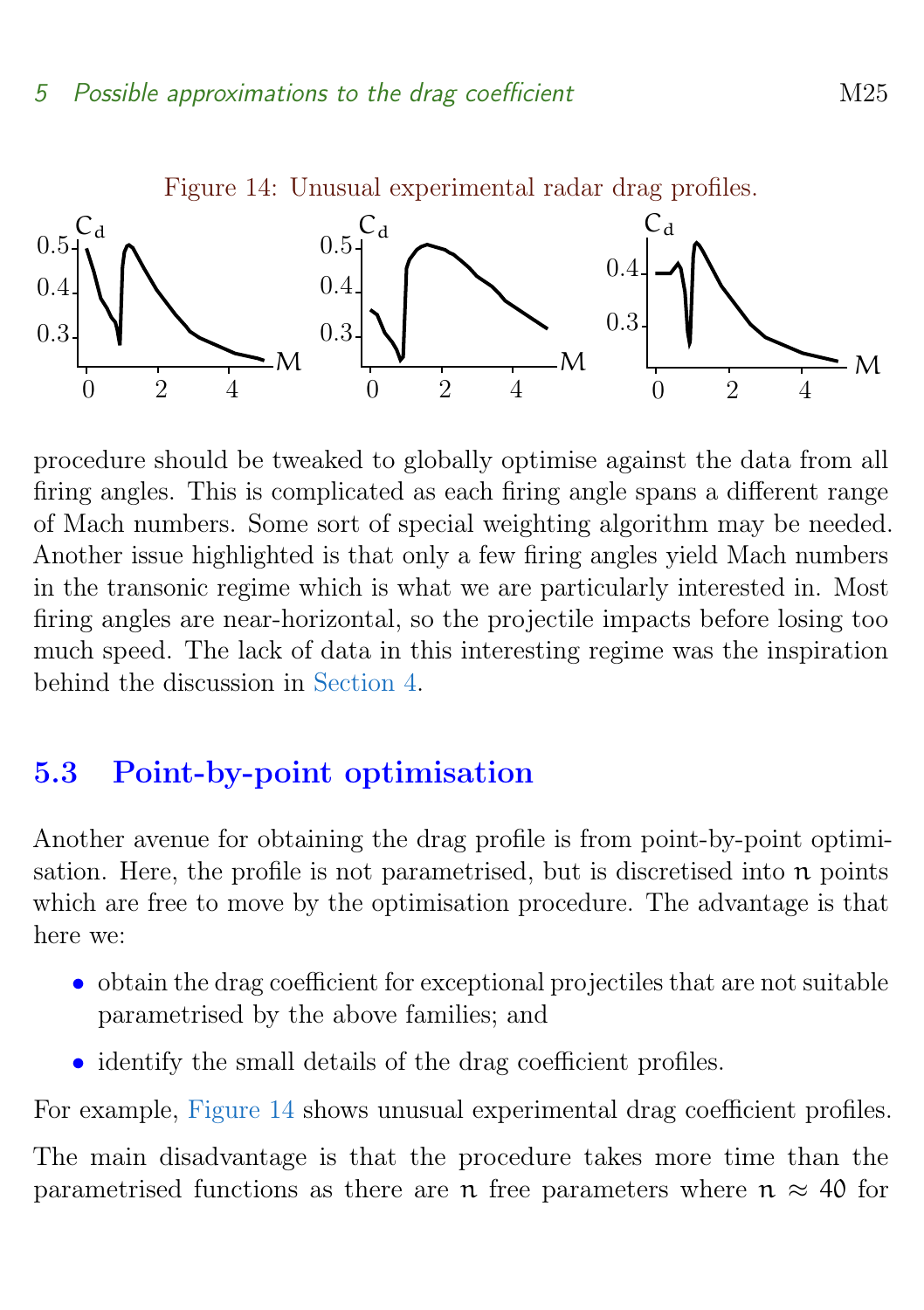<span id="page-25-2"></span>Figure 15: Left: A noisy drag coefficient given by a piecewise linear function (dashed red) and a smooth but noisy function (solid black). Right: The equivalent profile where the high frequency noise is smoothed by Bézier curves.



accuracy which is far greater than the three- or five-parameter families. Another disadvantage is that we lose any smooth behaviour and this makes it difficult to gain physical insight into what may be causing the changes in drag.

#### <span id="page-25-0"></span>5.3.1 Bézier curves

<span id="page-25-1"></span>The drag coefficient profiles obtained by point-by-point optimisation are often very noisy and rough. It is possible to smooth out these profiles by approximating the optimal results by Bézier curves, which are based on Bernstein polynomials, and are commonly used in computer graphics. A comparison between an example noisy drag profile and the smoothed version is shown in [Figure 15.](#page-25-2) Ideally, this smoothed profile would then be used to recalculate the projectile trajectory to check that the target metrics are not too different from those of the optimum profile.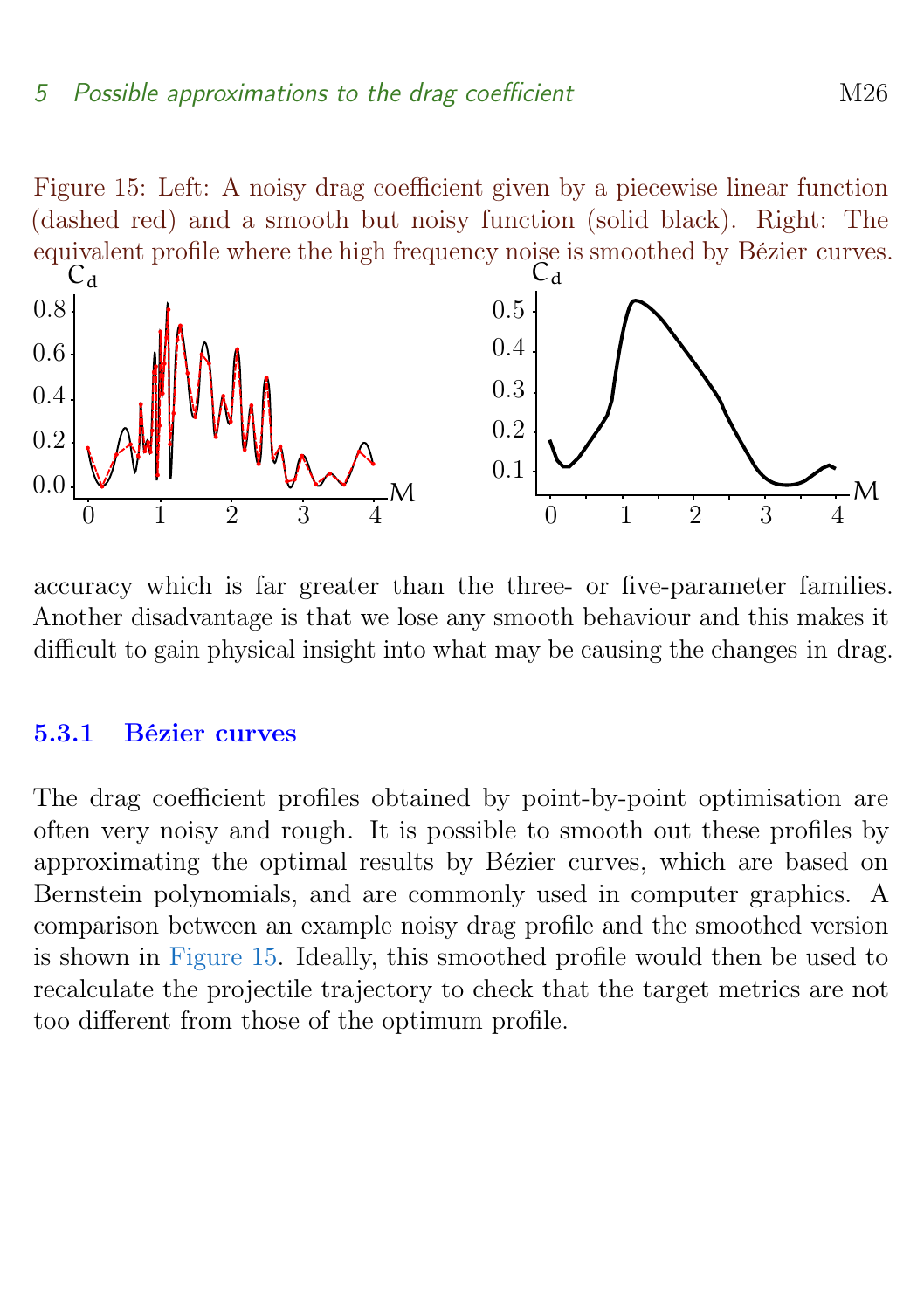# 6 Conclusion

We began our investigation by trying to gain a greater understanding of the fluid dynamics involved to help our physical intuition. The behaviour of a fast-moving projectile in air is complicated, particularly in the sonic regime, so it is often necessary to appeal to techniques like optimisation as a route to solving the inverse problem for the drag coefficient. To this end, in [Section 5,](#page-17-0) we suggested alternative parametrisations and smoothing techniques for the drag coefficient profiles to improve the efficiency and utility of the optimisation procedure.

A major barrier is the lack of data, particularly for the sonic regime in which we are most interested. Using idealised smoothed step functions as a representative drag profile, we demonstrated in [Section 4](#page-13-0) that projectiles with a terminal velocity near or above sonic speeds will spend a large amount of time travelling near Mach 1. This provides an ideal experimental window in which to gather experimental data for the transonic region. Making use of terminal velocities and vertical firing experiments is particularly appealing because of this attraction to Mach 1. For the usual wind tunnel experiments where the speed is the control variable, we find that good dense data at Mach 1 is difficult to obtain as a small change in velocity lead to a large change in the drag coefficient due to the sharp transonic rise.

It may very well be beyond the scope of our industry partner to obtain the data from vertical firing experiments. More data would be beneficial to both the physical understanding of projectile flight, and the optimisation procedure used to obtain the drag coefficient profile.

Acknowledgements We thank Oleg Mazonka who brought this problem from the Defence Science and Technology group. We also thank the participants of this misg study group for their valuable contributions: Jin-Hwan Cho, Patrick Hassard, Yuta Hatakeyama, John van der Hoek, Kaname Matsue, Sayyed Mirnaziry, Ignacio Ortega, and Bill Whiten.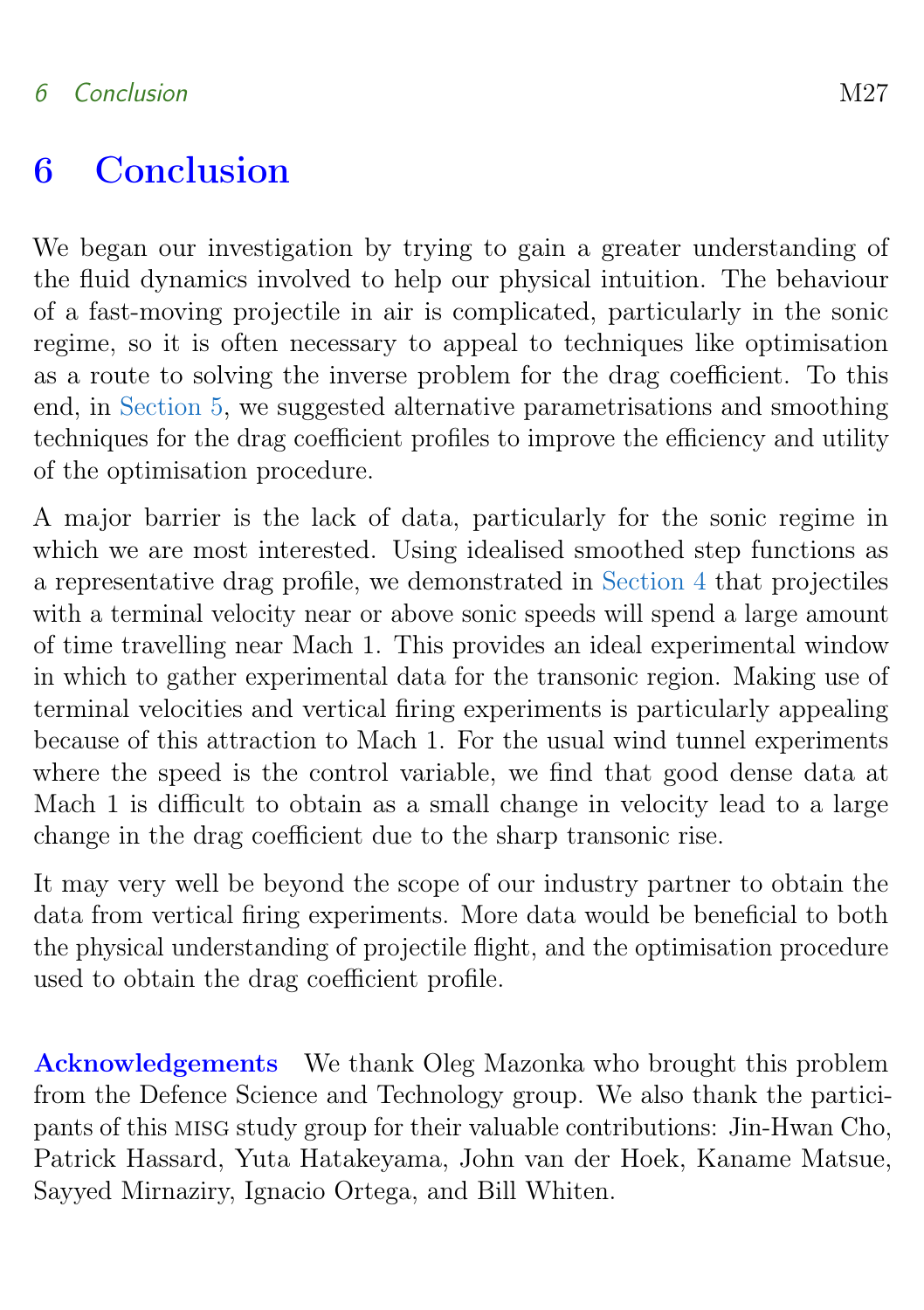## References M28

# References

- <span id="page-27-8"></span>[1] O. O. Bendikson. "Review of unsteady transonic aerodynamics theory and applications". In: Progress in Aerospace Sciences 47 (2011), pp. 135–167. doi: [10.1016/j.paerosci.2010.07.001](https://doi.org/10.1016/j.paerosci.2010.07.001) (cit. on p. [M6\)](#page-5-1).
- <span id="page-27-4"></span>[2] L. J. Clancy. *Aerodynamics*. Wiley, 1975 (cit. on p. [M5\)](#page-4-5).
- <span id="page-27-1"></span>[3] R. Clift, J. R. Grace, and M. E. Weber. *Bubbles, drops, and particles.* New York: Academic Press, 1978. doi: [10.1017/S0022112079221290](https://doi.org/10.1017/S0022112079221290) (cit. on  $p. M4$ ).
- <span id="page-27-7"></span>[4] A. B. Fonarev, J. T. Madhani, and M. A. Naida. "An effective method of calculating transonic flows and 3-D elongate bodies within framework of transonic equivalence rule". In:  $14<sup>th</sup>$  Australasian Fluid Mechanics Conference, Adelaide. 2001 (cit. on p. [M6\)](#page-5-1).
- <span id="page-27-5"></span>[5] K. G. Guderley. *The theory of transonic flow.* Pergamon, 1962. DOI: [10.1002/zamm.19630430318](https://doi.org/10.1002/zamm.19630430318) (cit. on pp. [M6,](#page-5-1) [M11\)](#page-10-2).
- <span id="page-27-3"></span>[6] R. L. McCoy. Modern exterior ballistics. Atglen, Pennsylvania: Schiffer military history, 2012 (cit. on pp. [M5,](#page-4-5) [M8\)](#page-7-2).
- <span id="page-27-2"></span>[7] R. L. McCoy. The aerodynamic Characteristics of .50 Ball, M33, API, M8, and APIT, M20 Ammunition. Tech. rep. BRL-MR-3810. Ballistic research laboratory memorandum, 1990 (cit. on p. [M5\)](#page-4-5).
- <span id="page-27-6"></span>[8] H. Ockendon and J. R. Ockendon. Waves and compressible flow. Springer, 2016. DOI: [10.1007/b97537](https://doi.org/10.1007/b97537) (cit. on pp. [M6,](#page-5-1) [M9\)](#page-8-3).
- <span id="page-27-9"></span>[9] E. Rathakrishnan. *Theoretical Aerodynamics*. Wiley, 2013. DOI: [10.1017/S0001924000010629](https://doi.org/10.1017/S0001924000010629) (cit. on pp. [M6,](#page-5-1) [M8,](#page-7-2) [M9\)](#page-8-3).

## <span id="page-27-0"></span>Author addresses

1. B. J. Florio, CSIRO Mineral Resources, Australia; University of Western Australia, Australia.